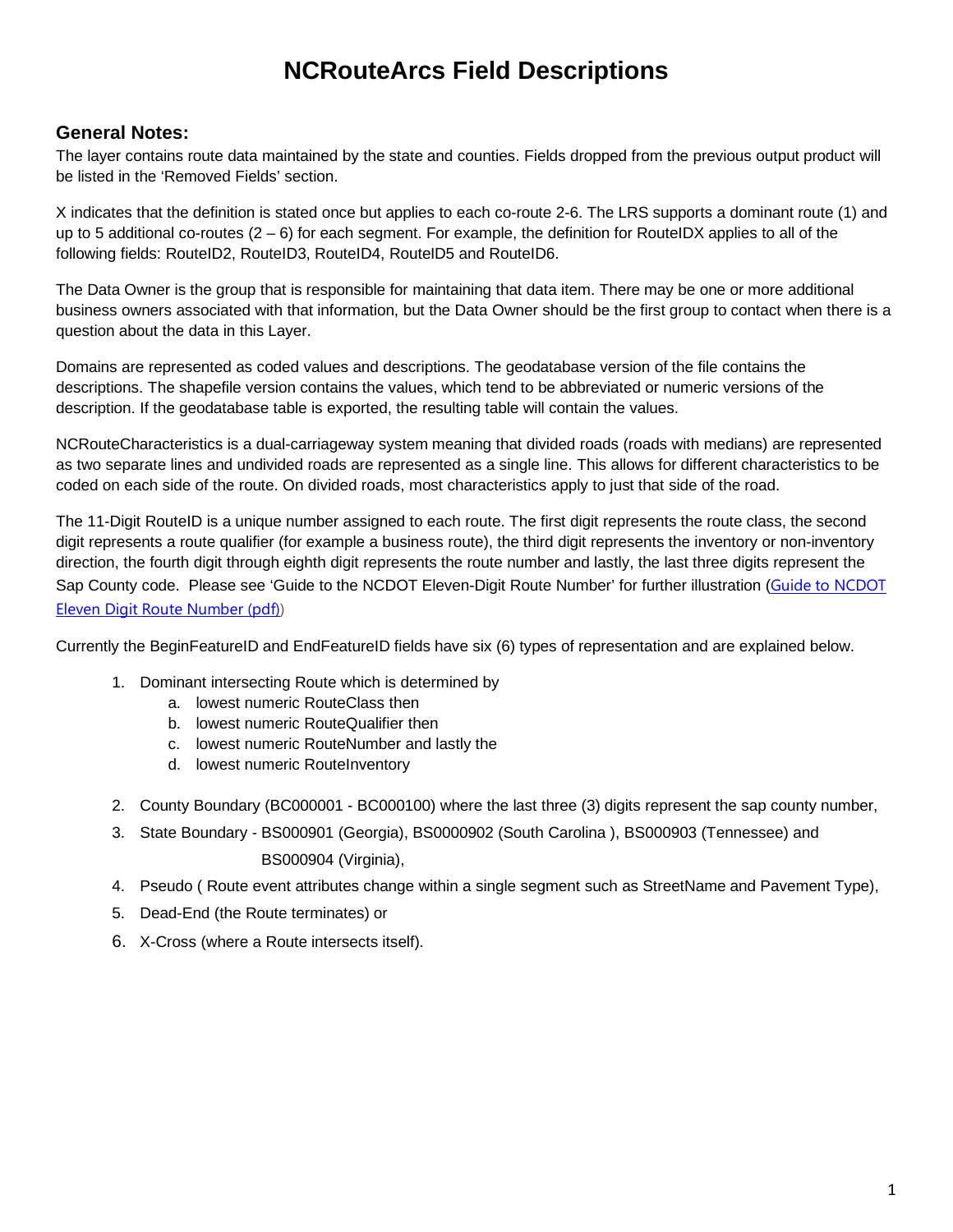# **Table of Contents**

| 1.  |  |
|-----|--|
| 2.  |  |
| 3.  |  |
| 4.  |  |
| 5.  |  |
| 6.  |  |
| 7.  |  |
| 8.  |  |
| 9.  |  |
| 10. |  |
| 11. |  |
| 12. |  |
| 13. |  |
| 14. |  |
| 15. |  |
| 16. |  |
| 17. |  |
| 18. |  |
| 19. |  |
| 20. |  |
| 21. |  |
| 22. |  |
| 23. |  |
| 24. |  |
| 25. |  |
| 26. |  |
| 27. |  |
| 28. |  |
| 29. |  |
| 30. |  |
| 31. |  |
| 32. |  |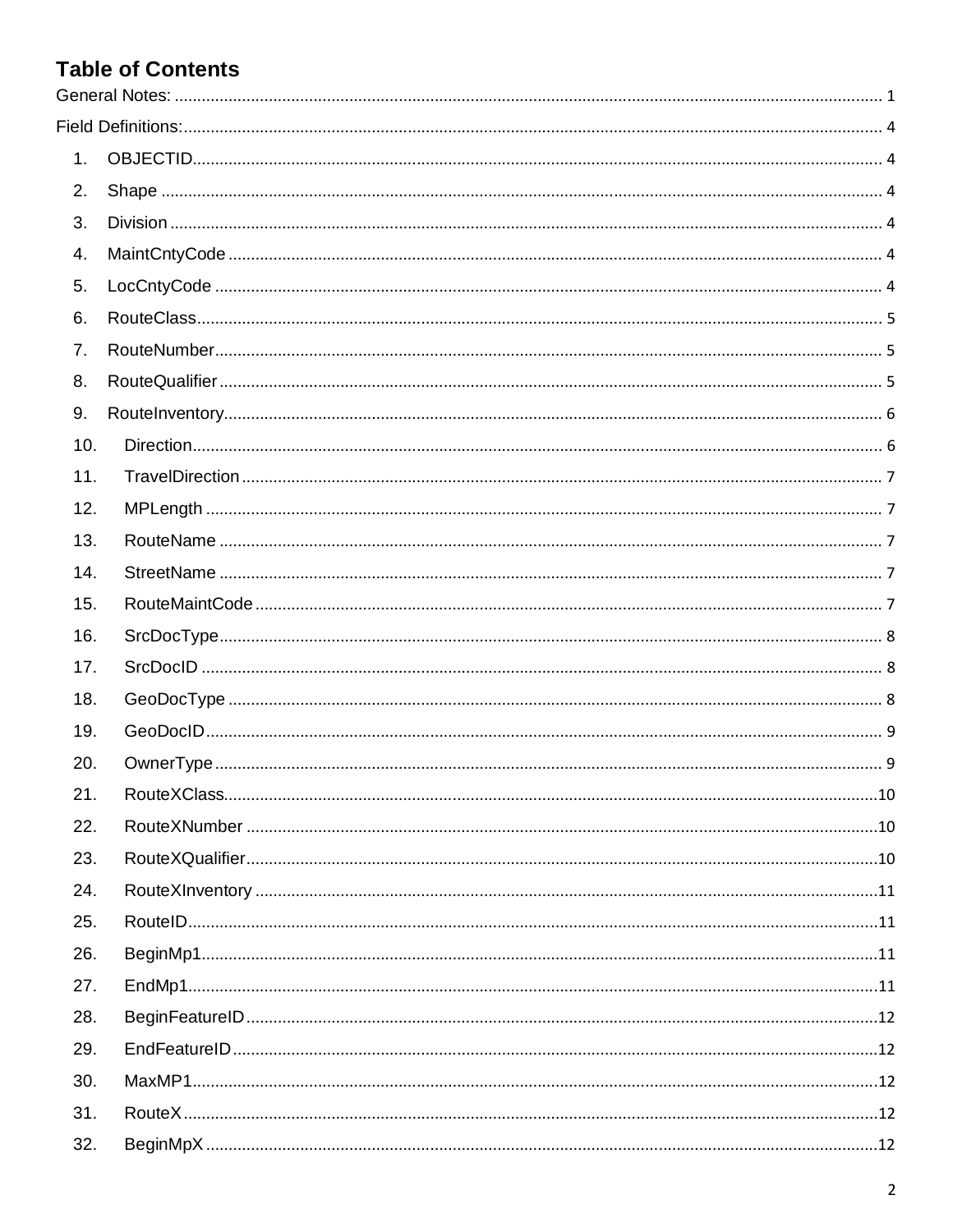| 33. |  |
|-----|--|
| 34. |  |
|     |  |
| 35. |  |
| 36. |  |
| 37. |  |
| 38. |  |
| 39. |  |
| 40. |  |
| 41. |  |
| 42. |  |
| 43. |  |
| 44. |  |
| 45. |  |
| 46. |  |
| 47. |  |
| 48. |  |
| 49. |  |
| 50. |  |
| 51. |  |
| 52. |  |
| 53. |  |
| 54. |  |
| 55. |  |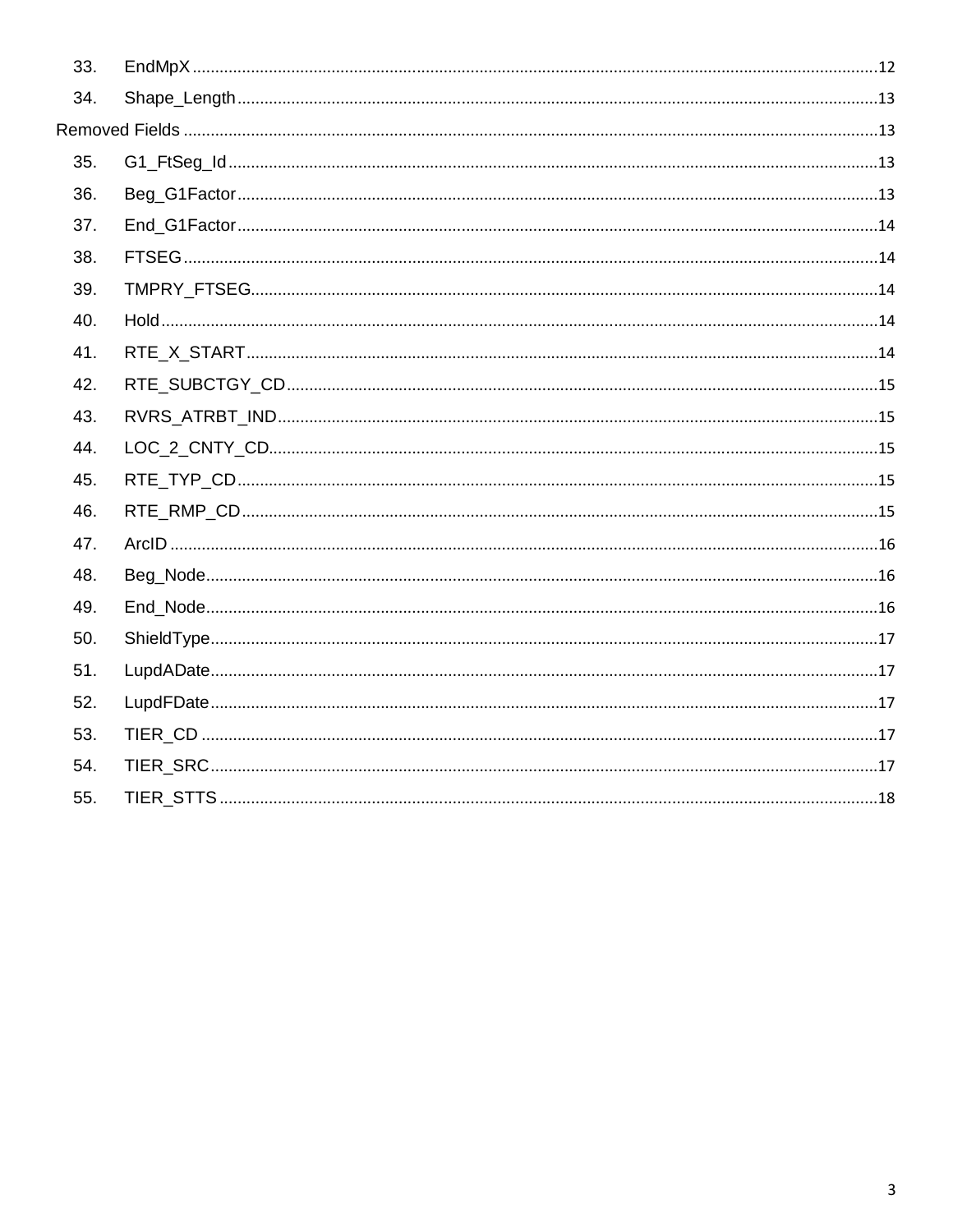## **Field Definitions:**

## **1. OBJECTID**

| <b>Common</b>     | Object Identifier                                                |  |
|-------------------|------------------------------------------------------------------|--|
| <b>Name</b>       |                                                                  |  |
| <b>Definition</b> | A unique number that is automatically generated for each segment |  |
| Data Owner        | <b>GIS Unit</b>                                                  |  |
| <b>Extent</b>     | Every Segment                                                    |  |
| <b>Values</b>     | Positive numbers                                                 |  |
| <b>Notes</b>      | The Object Identifier changes with each publication.             |  |

### **2. Shape**

| <b>Common</b>     | Shape                                                                                            |  |
|-------------------|--------------------------------------------------------------------------------------------------|--|
| <b>Name</b>       |                                                                                                  |  |
| <b>Definition</b> | Stores the geometry information for each segment and is used by GIS software to display the line |  |
| Data Owner        | <b>GIS Unit</b>                                                                                  |  |
| Extent            | Every Seament                                                                                    |  |
| <b>Values</b>     | <b>Polyline</b>                                                                                  |  |
|                   |                                                                                                  |  |

### **3. Division**

| <b>Common</b>     | Division                                         |
|-------------------|--------------------------------------------------|
| <b>Name</b>       |                                                  |
| <b>Definition</b> | The NCDOT Division number for each route segment |
| Data Owner        | NC DOT                                           |
| <b>Extent</b>     | Every Segment                                    |
| <b>Values</b>     | Data Type = numeric; Data Range from $1-14$      |
| <b>Notes</b>      |                                                  |

### **4. MaintCntyCode**

| Common<br><b>Name</b> | Maintenance County; (Sap County Code)                                                                                                                                                                                                                                                                                                                                                                                                                                                                                                                                                                                                                                                                                                                                                                                |  |
|-----------------------|----------------------------------------------------------------------------------------------------------------------------------------------------------------------------------------------------------------------------------------------------------------------------------------------------------------------------------------------------------------------------------------------------------------------------------------------------------------------------------------------------------------------------------------------------------------------------------------------------------------------------------------------------------------------------------------------------------------------------------------------------------------------------------------------------------------------|--|
| <b>Definition</b>     | For state-maintained roads, it is the county responsible for maintaining the section of road. For<br>non-state maintained roads, it is the county that the segment is located in.                                                                                                                                                                                                                                                                                                                                                                                                                                                                                                                                                                                                                                    |  |
| Data Owner            | <b>GIS Unit</b>                                                                                                                                                                                                                                                                                                                                                                                                                                                                                                                                                                                                                                                                                                                                                                                                      |  |
| <b>Extent</b>         | Every segment                                                                                                                                                                                                                                                                                                                                                                                                                                                                                                                                                                                                                                                                                                                                                                                                        |  |
| <b>Values</b>         | Data Type = text; Coded domain $-$ see the metadata or contact the GIS Unit for a full list of<br>codes                                                                                                                                                                                                                                                                                                                                                                                                                                                                                                                                                                                                                                                                                                              |  |
| <b>Notes</b>          | This is the primary county field that should be used. In general both county fields will have the<br>same value. The exceptions are around the county boundaries. For example, a portion of SR-1828<br>has a Maintenance County of Iredell County and a Location County of Yadkin County where it<br>crosses the county boundary into Yadkin County. This route should be considered SR-1828 Iredell<br>County even though it is physically located in Yadkin County. The domain for the county codes is<br>not listed here because it is so long. The coded values begin with 001 for Alamance County and<br>end with 100 for Yancey County. These are the codes (for roads that are maintained by NCDOT<br>but cross the state boundary): Georgia - 901, South Carolina - 902, Tennessee - 903, Virginia -<br>904. |  |

# **5. LocCntyCode**

| Location County; (Sap County Code)                                                                 |
|----------------------------------------------------------------------------------------------------|
|                                                                                                    |
| The county that the segment is physically located in                                               |
| <b>GIS Unit</b>                                                                                    |
| Every seament                                                                                      |
| Data Type = text; Coded domain – see the metadata or contact the GIS Unit for a full list of codes |
|                                                                                                    |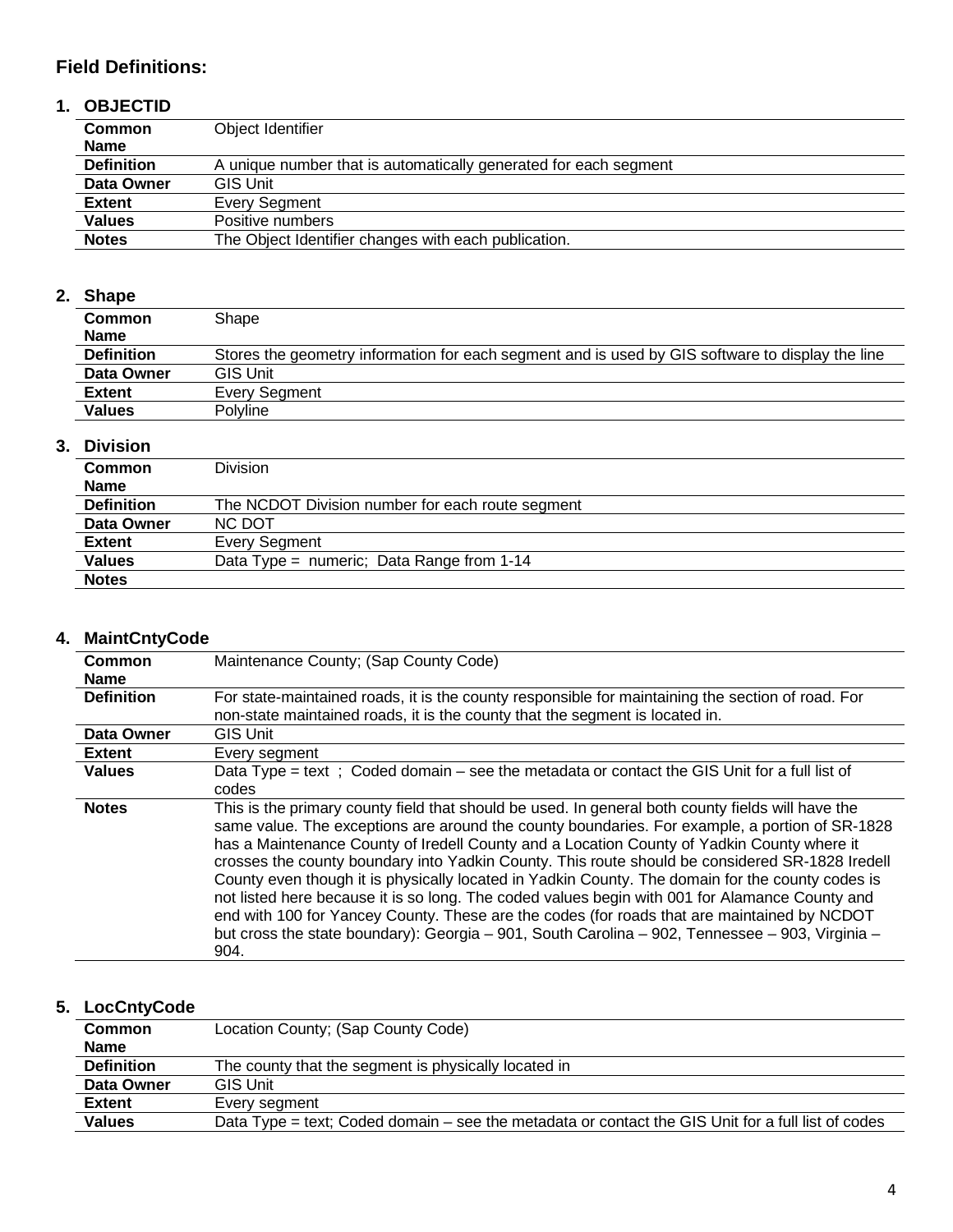### **6. RouteClass**

| <b>Common</b>                                                                 | Route Class                                   |  |
|-------------------------------------------------------------------------------|-----------------------------------------------|--|
| <b>Name</b>                                                                   |                                               |  |
| <b>Definition</b>                                                             | The NCDOT route class code for Dominant Route |  |
| Data Owner                                                                    | <b>GIS Unit</b>                               |  |
| <b>Extent</b>                                                                 | Every segment except for gap segments         |  |
| <b>Values</b>                                                                 | Data $Type = text$ ; Coded domain             |  |
| <b>Notes</b><br>Route Class drives the 1 <sup>st</sup> digit of the Route ID. |                                               |  |

Domain:

| Value          | <b>Description</b>            | <b>Notes</b>                                                |
|----------------|-------------------------------|-------------------------------------------------------------|
|                | Interstate (I)                | State-maintained                                            |
| $\overline{2}$ | US Route (US)                 | State-maintained                                            |
| $\mathbf{3}$   | NC Route (NC)                 | State-maintained                                            |
| $\frac{4}{1}$  | Secondary Route (SR)          | State-maintained                                            |
| $\overline{5}$ | Non-System (NS)               | Not state maintained                                        |
| 6              | Other State Agency Route (SA) | Federal-aid roads maintained by other state agencies        |
| $\overline{7}$ | Federal Route (FED)           | Federal-aid roads maintained by federal agencies            |
| 80             | Ramp (RMP)                    | Typically state-maintained but not counted towards state-   |
|                |                               | maintained mileage                                          |
| 81             | Rest Areas (RST)              | Typically state-maintained but not counted towards state-   |
|                |                               | maintained mileage                                          |
| 82             | Non-System Ramp               | Not state maintained                                        |
| 89             | Non-Mainline (NML)            | Typically state-maintained but not counted towards state-   |
|                |                               | maintained mileage                                          |
| 9              | Projected (PRJ)               | Generalized locations of major facilities that have not yet |
|                |                               | been built                                                  |

#### **7. RouteNumber**

| <b>Common</b>     | Route Number                                                    |  |
|-------------------|-----------------------------------------------------------------|--|
| <b>Name</b>       |                                                                 |  |
| <b>Definition</b> | The NCDOT route number for the Dominant Route                   |  |
| Data Owner        | <b>GIS Unit</b>                                                 |  |
| <b>Extent</b>     | Every segment                                                   |  |
| <b>Values</b>     | Positive numbers                                                |  |
| <b>Notes</b>      | The Route Number is in the $4th - 8th$ positions of the RoutelD |  |

### **8. RouteQualifier**

| Common                                                                                                                                                                                                                                                                                                                                                                                                          | <b>Route Qualifier</b>                                     |  |
|-----------------------------------------------------------------------------------------------------------------------------------------------------------------------------------------------------------------------------------------------------------------------------------------------------------------------------------------------------------------------------------------------------------------|------------------------------------------------------------|--|
| <b>Name</b>                                                                                                                                                                                                                                                                                                                                                                                                     |                                                            |  |
| <b>Definition</b>                                                                                                                                                                                                                                                                                                                                                                                               | An additional code that further defines the Dominant Route |  |
| Data Owner                                                                                                                                                                                                                                                                                                                                                                                                      | <b>GIS Unit</b>                                            |  |
| <b>Extent</b>                                                                                                                                                                                                                                                                                                                                                                                                   | Every segment                                              |  |
| <b>Values</b>                                                                                                                                                                                                                                                                                                                                                                                                   | Data Type = text; Coded domain                             |  |
| On state-maintained routes, values of Normal indicate the regular route and other values indicate a<br><b>Notes</b><br>related route (e.g., I-95 and I-95 Business). The Route Qualifier is represented in the 2 <sup>nd</sup> position of<br>the Route ID. An exception is that Ramps, Rest Areas and Non-Mainline begin with 80, 81 and 89<br>respectively so that they can be distinguished by the Route ID. |                                                            |  |

| Value | <b>Description</b> | <b>Notes</b>                                                                                                                |
|-------|--------------------|-----------------------------------------------------------------------------------------------------------------------------|
|       | Normal Route       | On most routes this indicates it is the normal route. If the route class is<br>FED, then Normal/0 means Blue Ridge Parkway. |
|       | Alternate Route    | If the route class is FED, then Alternate/1 means the road is owned by<br>the military.                                     |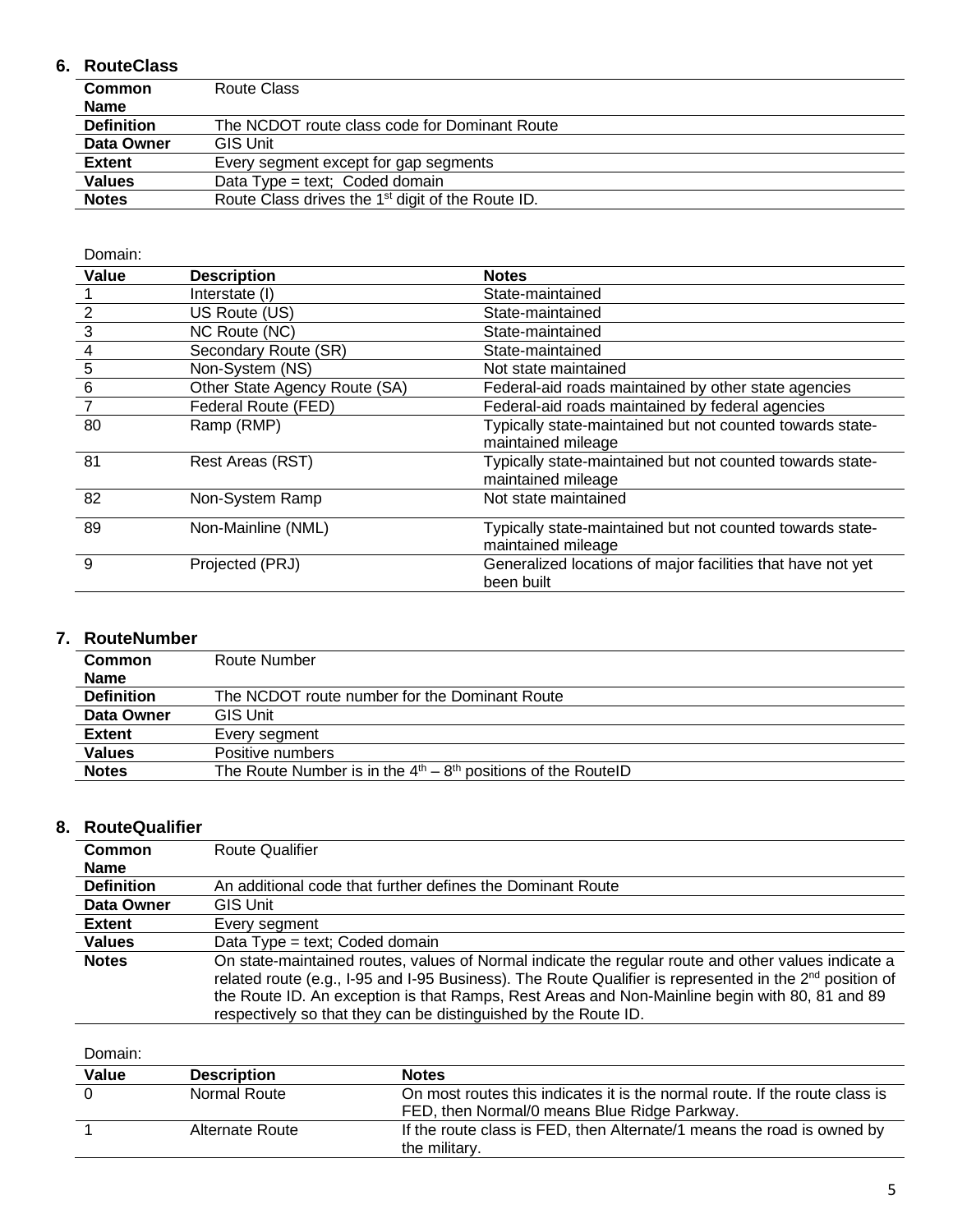| 2   | <b>Bypass Route</b>   |                                                                          |
|-----|-----------------------|--------------------------------------------------------------------------|
| 5   | East Route            | This is only used for US-19 East which is a different route than US-19   |
| - 6 | <b>West Route</b>     | This is only used for US-19 West which is a different route than US-19   |
|     | Spur/Connector Route  | If the Route Class is Interstate, then the route is a spur; if the Route |
|     |                       | Class is US or NC Route then the route is a connector                    |
| -8  | <b>Truck Route</b>    |                                                                          |
| -80 | Ramp                  |                                                                          |
| -81 | Rest Area             |                                                                          |
| 82  | Non-System Ramp       |                                                                          |
| -89 | Non-Mainline          |                                                                          |
| -9  | <b>Business Route</b> |                                                                          |

### **9. RouteInventory**

| Common            | Route Inventory                                                                                                                                                                                                                                                                                                                                                                                                                                      |
|-------------------|------------------------------------------------------------------------------------------------------------------------------------------------------------------------------------------------------------------------------------------------------------------------------------------------------------------------------------------------------------------------------------------------------------------------------------------------------|
| <b>Name</b>       |                                                                                                                                                                                                                                                                                                                                                                                                                                                      |
| <b>Definition</b> | The NCDOT route direction for Dominant Route                                                                                                                                                                                                                                                                                                                                                                                                         |
| Data Owner        | GIS Unit                                                                                                                                                                                                                                                                                                                                                                                                                                             |
| <b>Extent</b>     | Every segment                                                                                                                                                                                                                                                                                                                                                                                                                                        |
| <b>Values</b>     | Data Type = text; Coded domain                                                                                                                                                                                                                                                                                                                                                                                                                       |
| <b>Notes</b>      | Inventory directions are Inventory (0) and Clockwise (8). All other values indicate the non-inventory<br>direction of the route. To determine if the route is one-way or both directions of travel, use the One-<br>way Direction Flag (i.e., Inventory Route Direction and Both Directions for the One-way Direction<br>Flag imply that the route is bidirectional). The Route Direction is represented in the $3^{rd}$ position of<br>the RouteID. |

#### Domain:

| <b>Value</b> | <b>Description</b>        | <b>Notes</b>                                                         |
|--------------|---------------------------|----------------------------------------------------------------------|
|              | Inventory                 | Includes bidirectional, Northbound, Eastbound, and one-way inventory |
|              | Non-Inventory             | On secondary routes, rest areas and non-state maintained route       |
|              | (Southbound)              | classes, "Southbound" means non-inventory                            |
|              | Non-Inventory (Westbound) |                                                                      |
|              | Inventory (Clockwise)     |                                                                      |
|              | Non-Inventory (Counter-   |                                                                      |
|              | Clockwise)                |                                                                      |

### **10. Direction**

| <b>Common</b>     | <b>Direction</b>                            |
|-------------------|---------------------------------------------|
| <b>Name</b>       |                                             |
| <b>Definition</b> | Indicates the actual direction of the route |
| Data Owner        | <b>GIS Unit</b>                             |
| <b>Extent</b>     | Every segment                               |
| <b>Values</b>     | Data Type = text; Coded domain              |
| <b>Notes</b>      |                                             |

| Value          | <b>Description</b> | <b>Notes</b> |
|----------------|--------------------|--------------|
| <b>BD</b>      | Bidirectional      |              |
| <b>NB</b>      | Northbound         |              |
| <b>SB</b>      | Southbound         |              |
| EB             | Eastbound          |              |
| <b>WB</b>      | Westbound          |              |
| $\overline{O}$ | Oneway Inventory   |              |
| O <sub>O</sub> | Oneway Opposite    |              |
| <b>CW</b>      | Clockwise          |              |
| CC             | Counterclockwise   |              |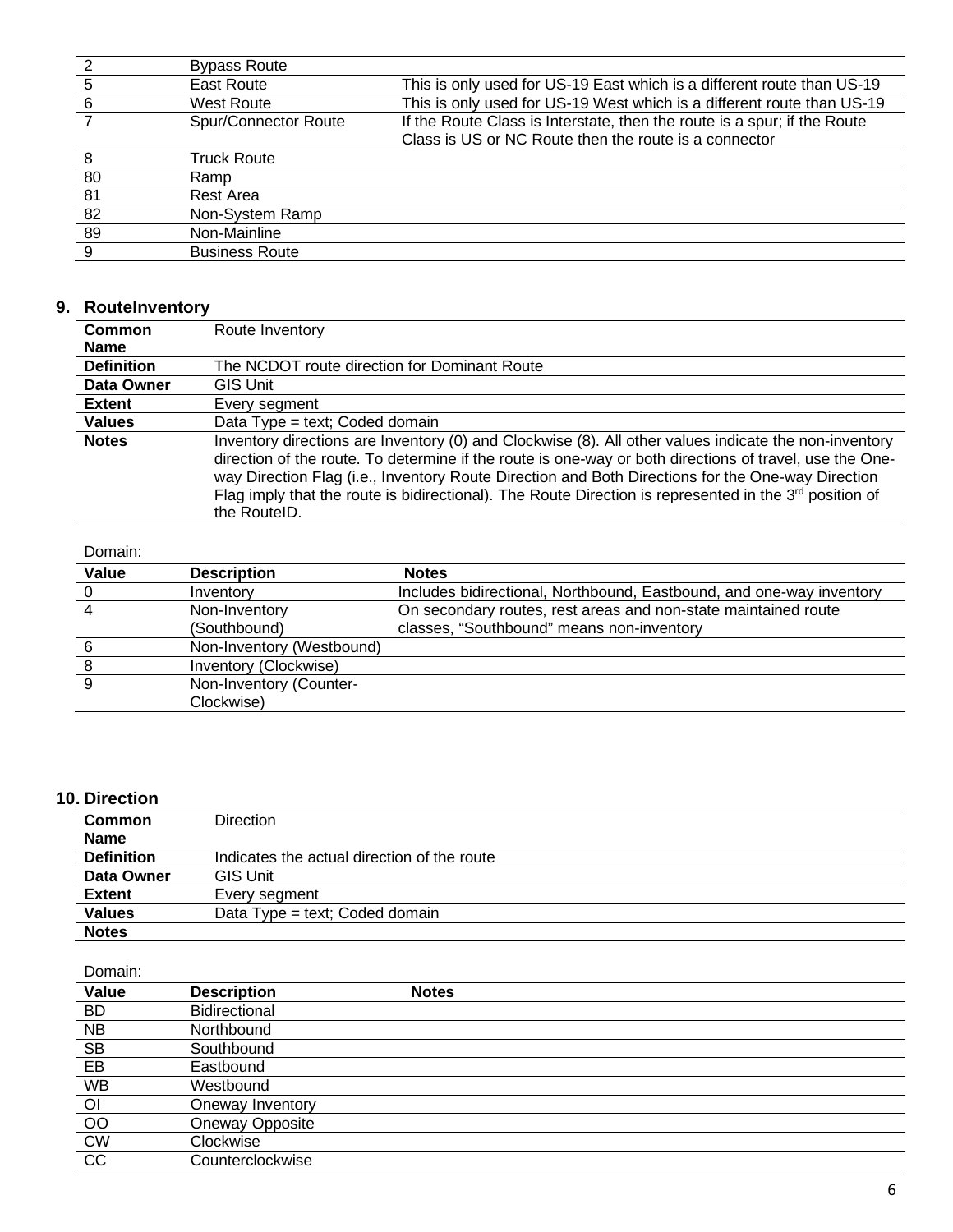### **11. TravelDirection**

| <b>Common</b>     | Travel Direction                                                                                                                                           |
|-------------------|------------------------------------------------------------------------------------------------------------------------------------------------------------|
| <b>Name</b>       |                                                                                                                                                            |
| <b>Definition</b> | Indicates whether traffic is restricted to one direction or both                                                                                           |
| Data Owner        | <b>GIS Unit</b>                                                                                                                                            |
| <b>Extent</b>     | Every seament                                                                                                                                              |
| <b>Values</b>     | Data Type = text; Coded domain                                                                                                                             |
| <b>Notes</b>      | Since the Route Direction code of 0 can be either one-way or both directions, this field is used to<br>determine if the route is bidirectional or one-way. |

Domain:

| Value<br><b>Contract Contract Contract Contract</b> | <b>Description</b> | Notes |  |
|-----------------------------------------------------|--------------------|-------|--|
| <b>Both</b>                                         | Both directions    |       |  |
| One-way                                             | One direction      |       |  |

### **12. MPLength**

| <b>Common</b>     | Milepost Length                                                                           |
|-------------------|-------------------------------------------------------------------------------------------|
| <b>Name</b>       |                                                                                           |
| <b>Definition</b> | The length of the segment in miles, calculated by the ending milepost minus the beginning |
|                   | milepost. The milepost values are based on 3D measures generated from LIDAR data.         |
| Data Owner        | <b>GIS Unit</b>                                                                           |
| <b>Extent</b>     | Every segment                                                                             |
| <b>Values</b>     | Positive numbers; six decimal places                                                      |
| <b>Notes</b>      | Calculated field;                                                                         |
|                   |                                                                                           |

#### **13. RouteName**

| Common            | Route Name                                                                                 |
|-------------------|--------------------------------------------------------------------------------------------|
| <b>Name</b>       |                                                                                            |
| <b>Definition</b> | The NCDOT name of the dominant route                                                       |
| Data Owner        | <b>GIS Unit</b>                                                                            |
| <b>Extent</b>     | Every segment                                                                              |
| <b>Values</b>     | Data Type $=$ text;                                                                        |
| <b>Notes</b>      | It is a concatenation of an abbreviation of Route Class, Route Number and Route Qualifier. |

### **14. StreetName**

| <b>Common</b>     | <b>Street Name</b>                           |
|-------------------|----------------------------------------------|
| <b>Name</b>       |                                              |
| <b>Definition</b> | The name of the street such as 'Main Street' |
| Data Owner        | <b>GIS Unit</b>                              |
| <b>Extent</b>     | Every segment                                |
| <b>Values</b>     | Data $Type = text$ ;                         |
| <b>Notes</b>      |                                              |

### **15. RouteMaintCode**

| Common            | Route Maintenance Code                                                                        |
|-------------------|-----------------------------------------------------------------------------------------------|
| <b>Name</b>       |                                                                                               |
| <b>Definition</b> | The system status of the route                                                                |
| Data Owner        | <b>GIS Unit</b>                                                                               |
| <b>Extent</b>     | Every segment                                                                                 |
| <b>Values</b>     | Data $Type = text$ ; Derived                                                                  |
| <b>Notes</b>      | This field has a value of "System" on every record except for where Non-System routes. System |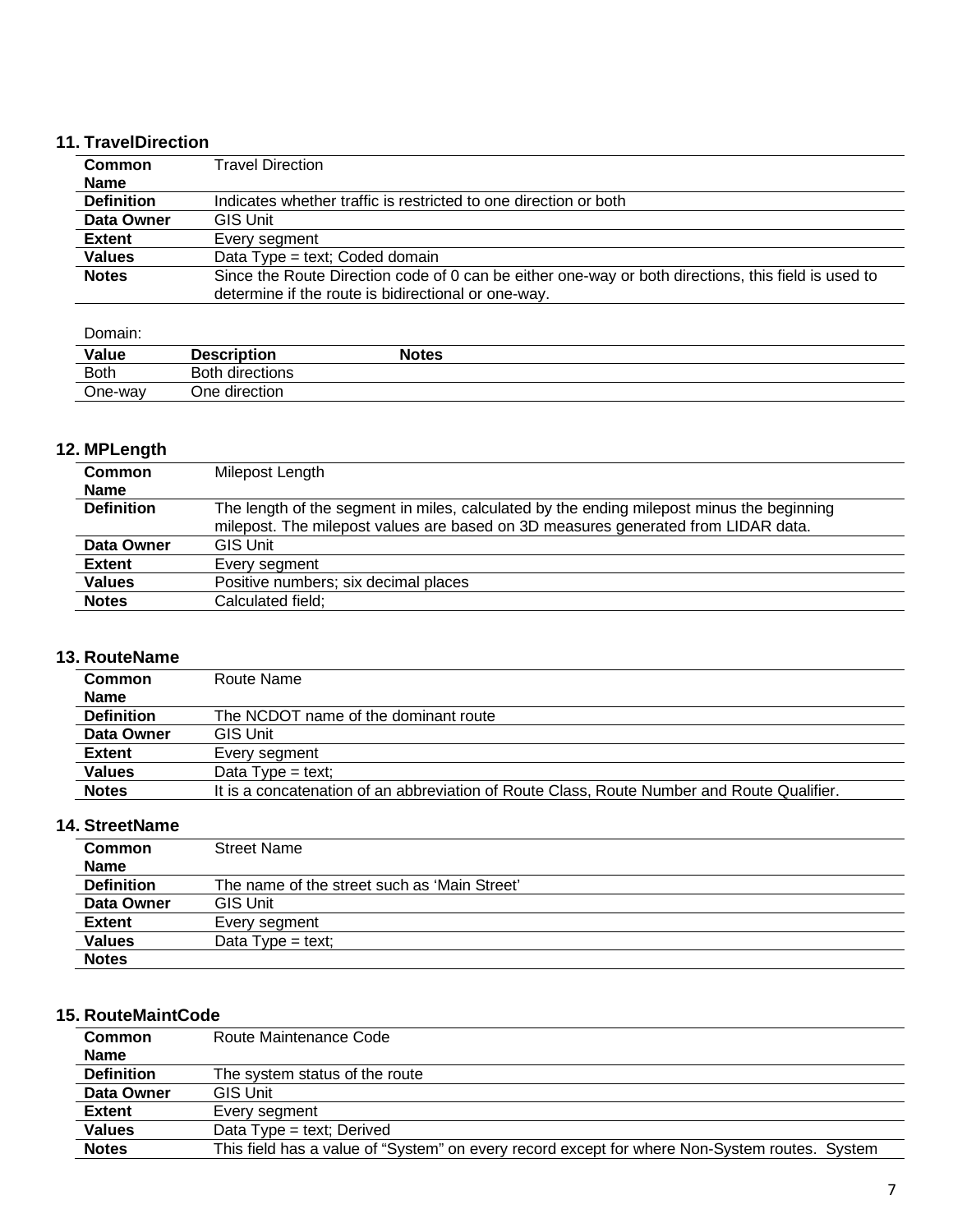### **16. SrcDocType**

| <b>Common</b>     | Source Document Type                                                                         |
|-------------------|----------------------------------------------------------------------------------------------|
| <b>Name</b>       |                                                                                              |
| <b>Definition</b> | The type of source documentation that created the segment or caused the most recent official |
|                   | change.                                                                                      |
| Data Owner        | <b>GIS Unit</b>                                                                              |
| <b>Extent</b>     | All system routes                                                                            |
| <b>Values</b>     | Data Type = text; Coded domain                                                               |
| <b>Notes</b>      | This field should be used with the Source Document field.                                    |

Domain:

| Value | <b>Description</b>         | <b>Notes</b>                                                        |
|-------|----------------------------|---------------------------------------------------------------------|
| N     | Not-Verified               | Indicates either legacy segments or that the source document is     |
|       |                            | unknown                                                             |
| D     | <b>Petition</b>            | The petition number is stored in the Source Document field          |
|       | TIP                        | TIP or Project; the project number is stored in the Source Document |
|       |                            | field                                                               |
| R     | Project Alignment          |                                                                     |
| M     | <b>Municipal Agreement</b> | The municipal agreement number is stored in the Source Document     |
|       |                            | field                                                               |
|       | Other                      |                                                                     |

### **17. SrcDocID**

| <b>Common</b>     | Source Document                                                                              |
|-------------------|----------------------------------------------------------------------------------------------|
| <b>Name</b>       |                                                                                              |
| <b>Definition</b> | The document reference that created the segment or caused the most recent official change    |
| Data Owner        | <b>GIS Unit</b>                                                                              |
| <b>Extent</b>     | All system routes                                                                            |
| <b>Values</b>     | Data $Type = text$ ;                                                                         |
| <b>Notes</b>      | Typical values are the TIP number or the Petition number. This field should be used with the |
|                   | Source Document Type field.                                                                  |

### **18. GeoDocType**

| Common            | <b>Revision Source Type</b>                                                                                                                                                                                     |  |
|-------------------|-----------------------------------------------------------------------------------------------------------------------------------------------------------------------------------------------------------------|--|
| <b>Name</b>       |                                                                                                                                                                                                                 |  |
| <b>Definition</b> | The most recent data source type used to draw or modify the segment's alignment/geometry.                                                                                                                       |  |
| Data Owner        | <b>GIS Unit</b>                                                                                                                                                                                                 |  |
| <b>Extent</b>     | All system routes                                                                                                                                                                                               |  |
| <b>Values</b>     | Data Type = text; Coded domain                                                                                                                                                                                  |  |
| <b>Notes</b>      | This field should be used with the GeoDocID field. For example, if the value is Aerial Photo and the<br>GeoDocID is 2010, this means that the segment was aligned to an Aerial Photo that was flown in<br>2010. |  |

| Value | <b>Description</b> | <b>Notes</b>                                                           |
|-------|--------------------|------------------------------------------------------------------------|
| N     | Not-Verified       | Indicates the segment alignment has not been verified by the GIS Unit; |
|       |                    | the segment has not been photo-revised yet                             |
|       | Aerial Photo       | Indicates that the segment has been photo revised                      |
|       | Local Centerline   |                                                                        |
|       | Parcels            |                                                                        |
|       | Plat               |                                                                        |
|       | GPS                |                                                                        |
|       | Field Research     |                                                                        |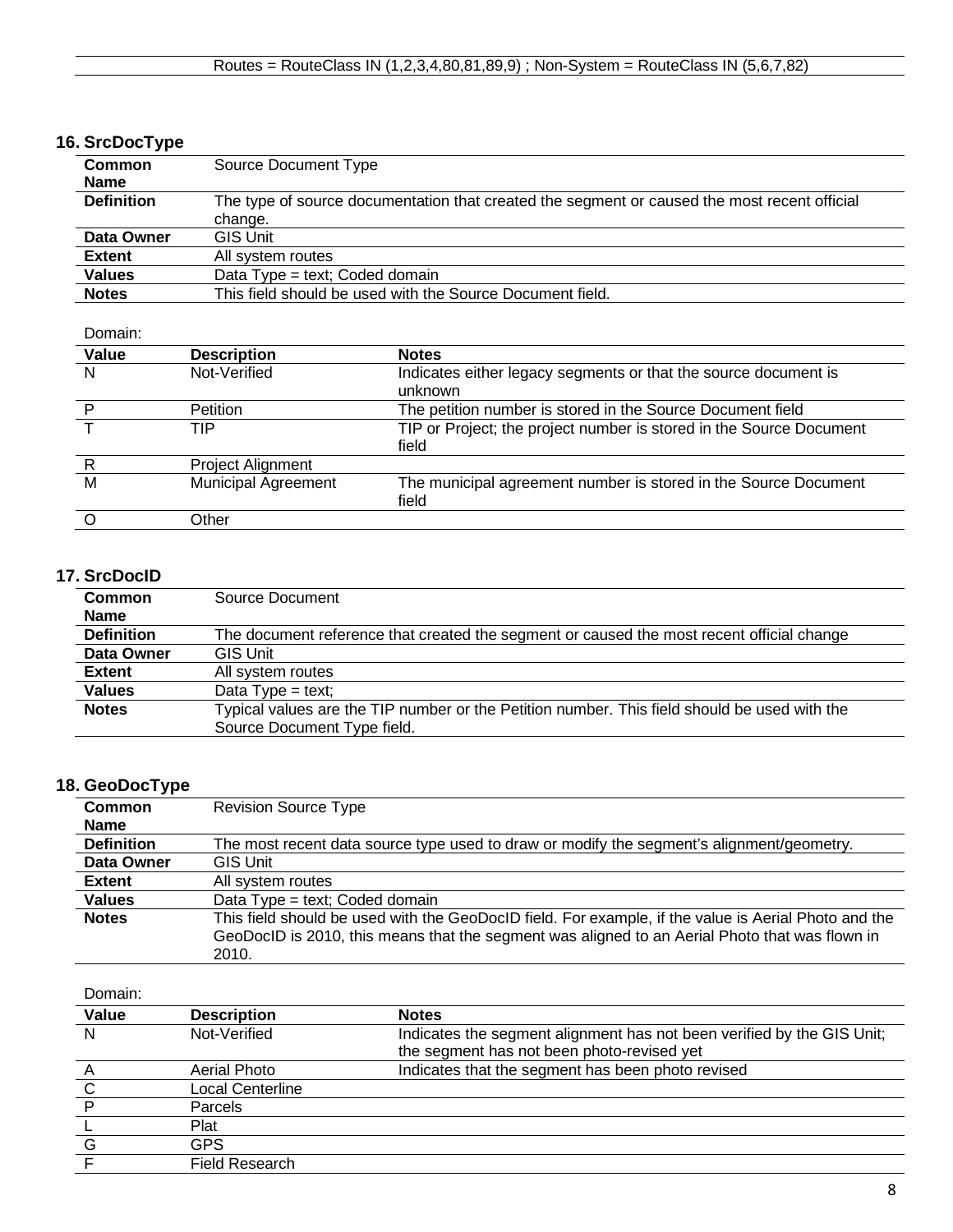|  | ____ |  |  |  |  |
|--|------|--|--|--|--|
|--|------|--|--|--|--|

#### **19. GeoDocID**

| <b>Common</b>     | <b>Revision Source</b>                                                                          |  |
|-------------------|-------------------------------------------------------------------------------------------------|--|
| <b>Name</b>       |                                                                                                 |  |
| <b>Definition</b> | The most recent data source reference that was used to draw or modify the segment's             |  |
|                   | alignment/geometry                                                                              |  |
| Data Owner        | <b>GIS Unit</b>                                                                                 |  |
| Extent            | Every segment that has been verified                                                            |  |
| <b>Values</b>     | Data Type = text;                                                                               |  |
| <b>Notes</b>      | When Aerial Photo is used as the Revision Source Type, the Revision Source Identifier is either |  |
|                   | the year the photo was flown or else the source of the photo if the year is unknown.            |  |

# **20. OwnerType**

| <b>Common</b>     | Ownership type                                                                                                                                            |
|-------------------|-----------------------------------------------------------------------------------------------------------------------------------------------------------|
| <b>Name</b>       |                                                                                                                                                           |
| <b>Definition</b> | The agency that maintains the segment, if ownership cannot be derived from Route Class                                                                    |
| Data Owner        | <b>OPM (Operations Program Management)</b>                                                                                                                |
| <b>Extent</b>     | Where applicable                                                                                                                                          |
| <b>Values</b>     | Number: Coded domain                                                                                                                                      |
| <b>Notes</b>      | This field contains exceptions, i.e., US, NC or Secondary Route that is not maintained by NCDOT<br>would have the correct owner identified in this field. |

| Value                              | <b>Description</b>                           | <b>Notes</b>                                         |
|------------------------------------|----------------------------------------------|------------------------------------------------------|
| $\frac{\frac{2}{4}}{\frac{4}{11}}$ | County Highway Agency                        | County highway agency                                |
|                                    | City or Municipal Highway Agency             | City or municipal highway agency                     |
|                                    | State Park, Forest, or Reservation Agency    | State park, forest or reservation agency             |
| 12                                 | Local Park, Forest, or Reservation Agency    | Local park, forest or reservation agency             |
| 13                                 | <b>Wildlife Resources Commission</b>         | <b>Wildlife Resources Commission</b>                 |
| 21                                 | <b>Other State Agency</b>                    | Other state agency                                   |
| $\overline{25}$                    | Other Local Agency                           | Other local agency                                   |
| 27                                 | Railroad                                     | Railroad                                             |
| 31                                 | <b>State Toll Road</b>                       | State toll authority                                 |
| 32                                 | <b>Local Toll Authority</b>                  | Local toll authority                                 |
| 40                                 |                                              | Other public instrumentality (e.g., airport, school, |
|                                    | Other Public Instrumentality (e.g., Airport) | university)                                          |
| 50                                 | <b>Indian Tribe Nation</b>                   | <b>Indian Tribe Nation</b>                           |
| 60                                 | <b>Other Federal Agency</b>                  | Other federal agency                                 |
| 62                                 | <b>Bureau of Indian Affairs</b>              | <b>Bureau of Indian Affairs</b>                      |
| 63                                 | Bureau of Fish and Wildlife                  | Bureau of Fish and Wildlife                          |
| 64                                 | <b>U.S. Forest Service</b>                   | <b>U.S. Forest Service</b>                           |
| 66                                 | <b>National Park Service</b>                 | National Park Service                                |
| 67                                 | Tennessee Valley Authority                   | Tennessee Valley Authority                           |
| 68                                 | <b>Bureau of Land Management</b>             | <b>Bureau of Land Management</b>                     |
| 69                                 | <b>Bureau of Reclamation</b>                 | <b>Bureau of Reclamation</b>                         |
| 70                                 | Corps of Engineers                           | Corps of Engineers                                   |
| 72                                 | Air Force                                    | Air Force                                            |
| 73                                 | Navy/Marines                                 | Navy/Marines                                         |
| $\overline{74}$                    | Army                                         | Army                                                 |
| 80                                 | Other                                        | Other                                                |
| 98                                 | Private-Residential                          | Private-Residential                                  |
| 99                                 | Private-Other                                | Private-Other                                        |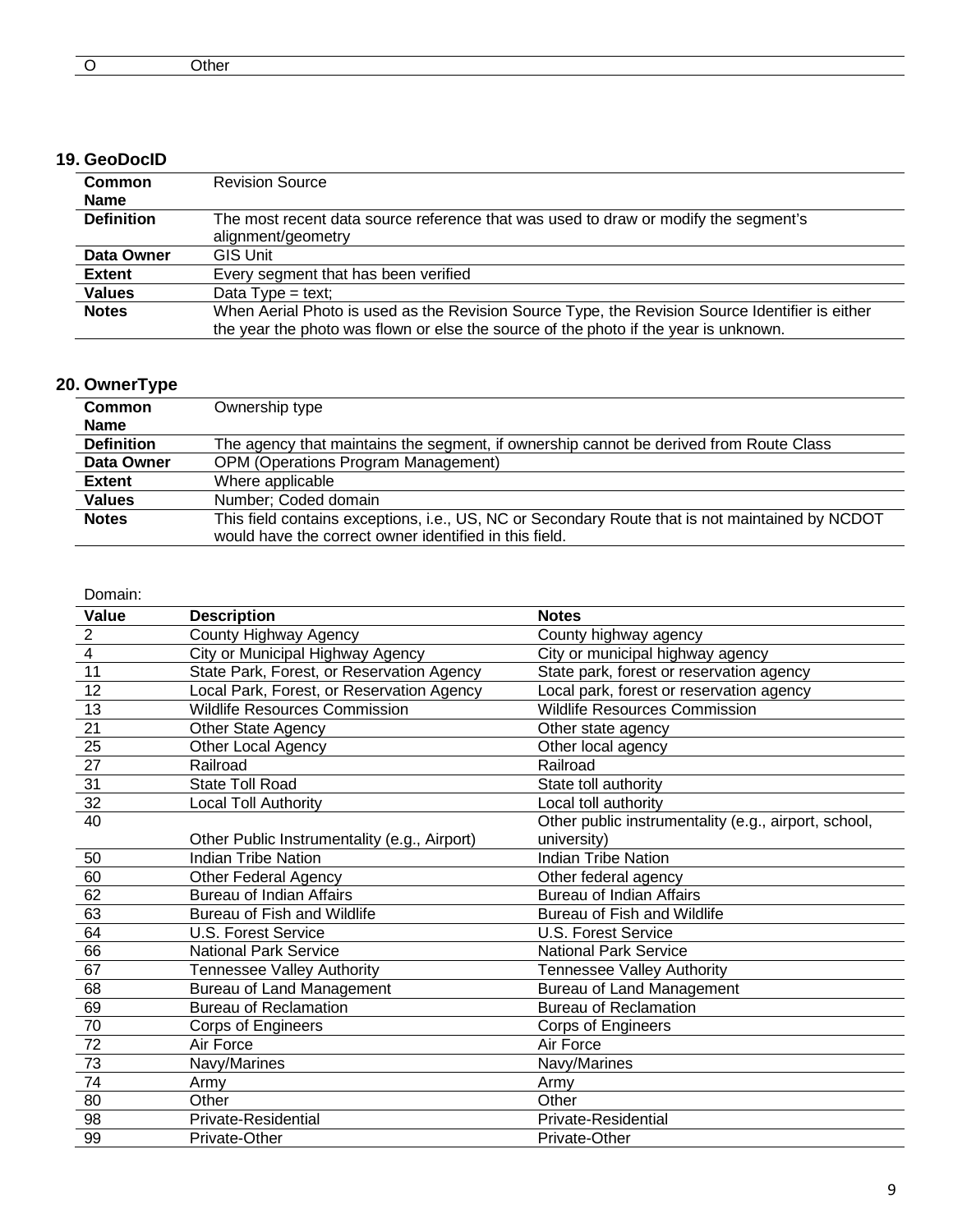### **21. RouteXClass**

| <b>Common</b>     | Route Class                                                 |
|-------------------|-------------------------------------------------------------|
| <b>Name</b>       |                                                             |
| <b>Definition</b> | The NCDOT route class code for Co-Routes 2-6                |
| Data Owner        | <b>GIS Unit</b>                                             |
| <b>Extent</b>     | Every segment except for gap segments                       |
| <b>Values</b>     | Data Type = text; Coded domain                              |
| <b>Notes</b>      | Route Class drives the 1 <sup>st</sup> digit of the RouteID |
|                   |                                                             |

Domain:

| Value           | <b>Description</b>            | <b>Notes</b>                                                |
|-----------------|-------------------------------|-------------------------------------------------------------|
|                 | Interstate (I)                | State-maintained                                            |
| $\overline{2}$  | US Route (US)                 | State-maintained                                            |
| 3               | NC Route (NC)                 | State-maintained                                            |
| 4               | Secondary Route (SR)          | State-maintained                                            |
| $\frac{5}{2}$   | Non-System (NS)               | Federal-aid roads maintained by municipalities              |
| $6\phantom{1}6$ | Other State Agency Route (SA) | Federal-aid roads maintained by other state agencies        |
|                 | Federal Route (FED)           | Federal-aid roads maintained by federal agencies            |
| 80              | Ramp (RMP)                    | Typically state-maintained but not counted towards state-   |
|                 |                               | maintained mileage                                          |
| 81              | Rest Areas (RST)              | Typically state-maintained but not counted towards state-   |
|                 |                               | maintained mileage                                          |
| 82              | Non-System Ramps              | Not state maintained                                        |
| 89              | Non-Mainline (NML)            | Typically state-maintained but not counted towards state-   |
|                 |                               | maintained mileage                                          |
| 9               | Projected (PRJ)               | Generalized locations of major facilities that have not yet |
|                 |                               | been built                                                  |

#### **22. RouteXNumber**

| Common            | Route Number                                                    |
|-------------------|-----------------------------------------------------------------|
| <b>Name</b>       |                                                                 |
| <b>Definition</b> | The NCDOT route number for Co-Routes 2-6                        |
| Data Owner        | <b>GIS Unit</b>                                                 |
| <b>Extent</b>     | Every segment                                                   |
| <b>Values</b>     | Positive numbers                                                |
| <b>Notes</b>      | The Route Number is in the $4th - 8th$ positions of the RoutelD |

### **23. RouteXQualifier**

| Common<br><b>Name</b> | <b>Route Qualifier</b>                                                                                                                                                                                                                                                                                                                                                                   |
|-----------------------|------------------------------------------------------------------------------------------------------------------------------------------------------------------------------------------------------------------------------------------------------------------------------------------------------------------------------------------------------------------------------------------|
| <b>Definition</b>     | An additional code that further defines the Co-Route 2-6                                                                                                                                                                                                                                                                                                                                 |
| Data Owner            | <b>GIS Unit</b>                                                                                                                                                                                                                                                                                                                                                                          |
| <b>Extent</b>         | Every segment                                                                                                                                                                                                                                                                                                                                                                            |
| <b>Values</b>         | Data Type = text; Coded domain                                                                                                                                                                                                                                                                                                                                                           |
| <b>Notes</b>          | On state-maintained routes, values of Normal indicate the regular route and other values indicate a<br>related route (e.g., I-95 and I-95 Business). The Route Qualifier is represented in the $2^{nd}$ position of<br>the Route ID. An exception is that Ramps, Rest Areas and Non-Mainline begin with 80, 81 and 89<br>respectively so that they can be distinguished by the Route ID. |

| Value | <b>Description</b>  | <b>Notes</b>                                                                            |
|-------|---------------------|-----------------------------------------------------------------------------------------|
|       | Normal Route        | On most routes this indicates it is the normal route. If the route class is             |
|       |                     | FED, then Normal/0 means Blue Ridge Parkway.                                            |
|       | Alternate Route     | If the route class is FED, then Alternate/1 means the road is owned by<br>the military. |
|       | <b>Bypass Route</b> |                                                                                         |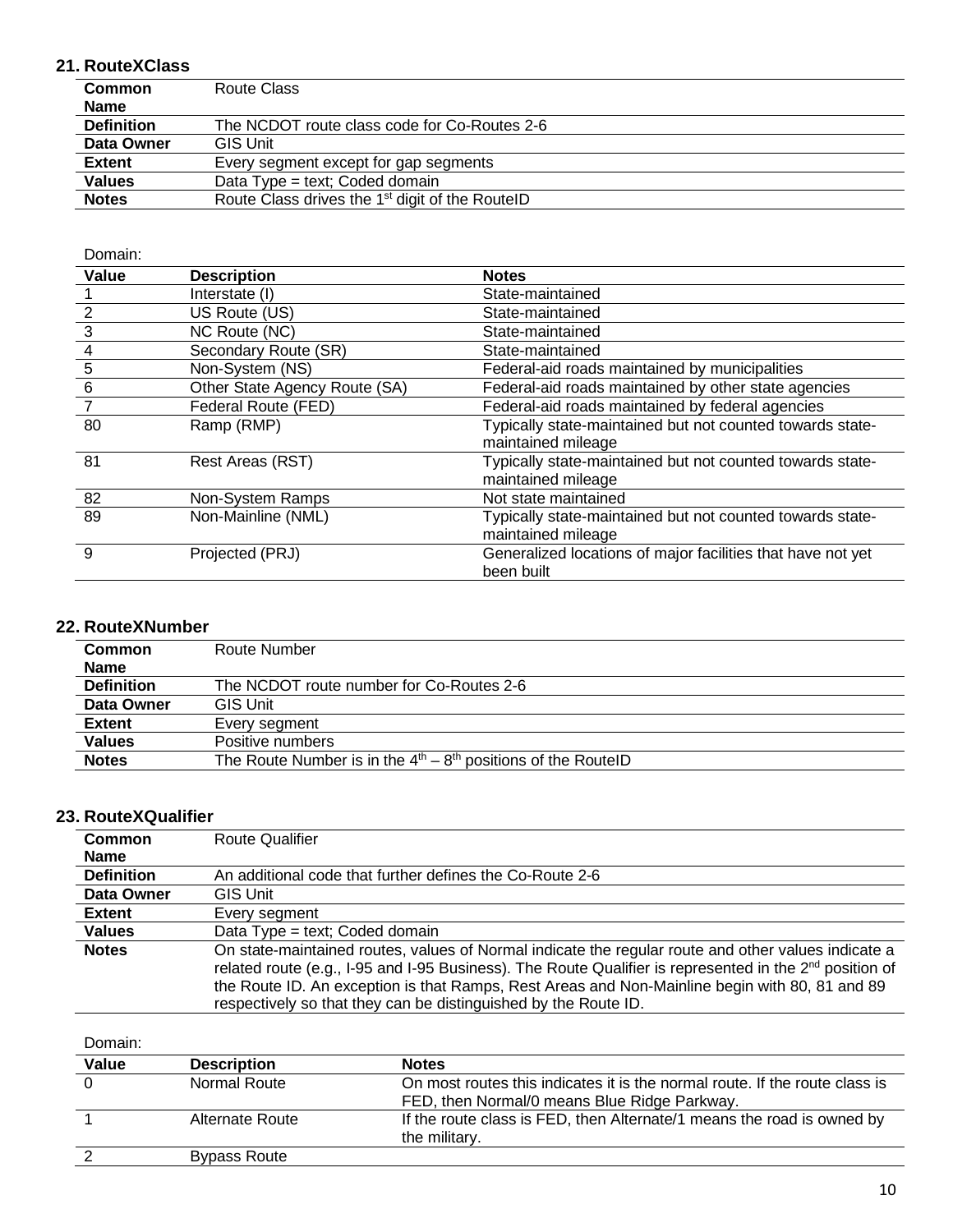|     | East Route            | This is only used for US-19 East which is a different route than US-19   |
|-----|-----------------------|--------------------------------------------------------------------------|
| -6  | <b>West Route</b>     | This is only used for US-19 West which is a different route than US-19   |
|     | Spur/Connector Route  | If the Route Class is Interstate, then the route is a spur; if the Route |
|     |                       | Class is US or NC Route then the route is a connector                    |
|     | <b>Truck Route</b>    |                                                                          |
| 80  | Ramp                  |                                                                          |
| 81  | Rest Area             |                                                                          |
| 82  | Non-System Ramps      |                                                                          |
| 89  | Non-Mainline          |                                                                          |
| - 9 | <b>Business Route</b> |                                                                          |

# **24. RouteXInventory**

| Common            | <b>Route Direction</b>                                                                                                                                                                                                                                                                                                                                                                                                                               |
|-------------------|------------------------------------------------------------------------------------------------------------------------------------------------------------------------------------------------------------------------------------------------------------------------------------------------------------------------------------------------------------------------------------------------------------------------------------------------------|
| <b>Name</b>       |                                                                                                                                                                                                                                                                                                                                                                                                                                                      |
| <b>Definition</b> | The NCDOT route direction for Co-Routes 2-6                                                                                                                                                                                                                                                                                                                                                                                                          |
| Data Owner        | GIS Unit                                                                                                                                                                                                                                                                                                                                                                                                                                             |
| <b>Extent</b>     | Every segment                                                                                                                                                                                                                                                                                                                                                                                                                                        |
| <b>Values</b>     | Data Type = text; Coded domain                                                                                                                                                                                                                                                                                                                                                                                                                       |
| <b>Notes</b>      | Inventory directions are Inventory (0) and Clockwise (8). All other values indicate the non-inventory<br>direction of the route. To determine if the route is one-way or both directions of travel, use the One-<br>way Direction Flag (i.e., Inventory Route Direction and Both Directions for the One-way Direction<br>Flag imply that the route is bidirectional). The Route Direction is represented in the $3^{rd}$ position of<br>the RouteID. |

#### Domain:

| Value | <b>Description</b>         | <b>Notes</b>                                                         |
|-------|----------------------------|----------------------------------------------------------------------|
|       | Inventory                  | Includes bidirectional, Northbound, Eastbound, and one-way inventory |
|       | Non-Inventory (Southbound) | On secondary routes, rest areas and non-state maintained route       |
|       |                            | classes, "Southbound" means non-inventory                            |
|       | Non-Inventory (Westbound)  |                                                                      |
|       | Inventory (Clockwise)      |                                                                      |
|       | Non-Inventory              |                                                                      |
|       | (Counterclockwise)         |                                                                      |

### **25. RouteID**

| <b>Common</b>     | Route Identifier for Dominant Route                                                                |
|-------------------|----------------------------------------------------------------------------------------------------|
| <b>Name</b>       |                                                                                                    |
| <b>Definition</b> | The 11-digit composite route number                                                                |
| Data Owner        | <b>GIS Unit</b>                                                                                    |
| <b>Extent</b>     | Every segment                                                                                      |
| <b>Values</b>     | Positive 11-digit numbers (text field)                                                             |
| <b>Notes</b>      | It uniquely identifies routes statewide and should be used as the route identifier when performing |
|                   | LRS analysis using route/milepost referencing.                                                     |

#### **26. BeginMp1**

| . <b>.</b> .      |                                                            |
|-------------------|------------------------------------------------------------|
| <b>Common</b>     | Beginning Milepost for Dominant Route                      |
| <b>Name</b>       |                                                            |
| <b>Definition</b> | The ending milepost for route at that point on the segment |
| Data Owner        | <b>GIS Unit</b>                                            |
| <b>Extent</b>     | Every segment                                              |
| <b>Values</b>     | Numbers; six decimal places                                |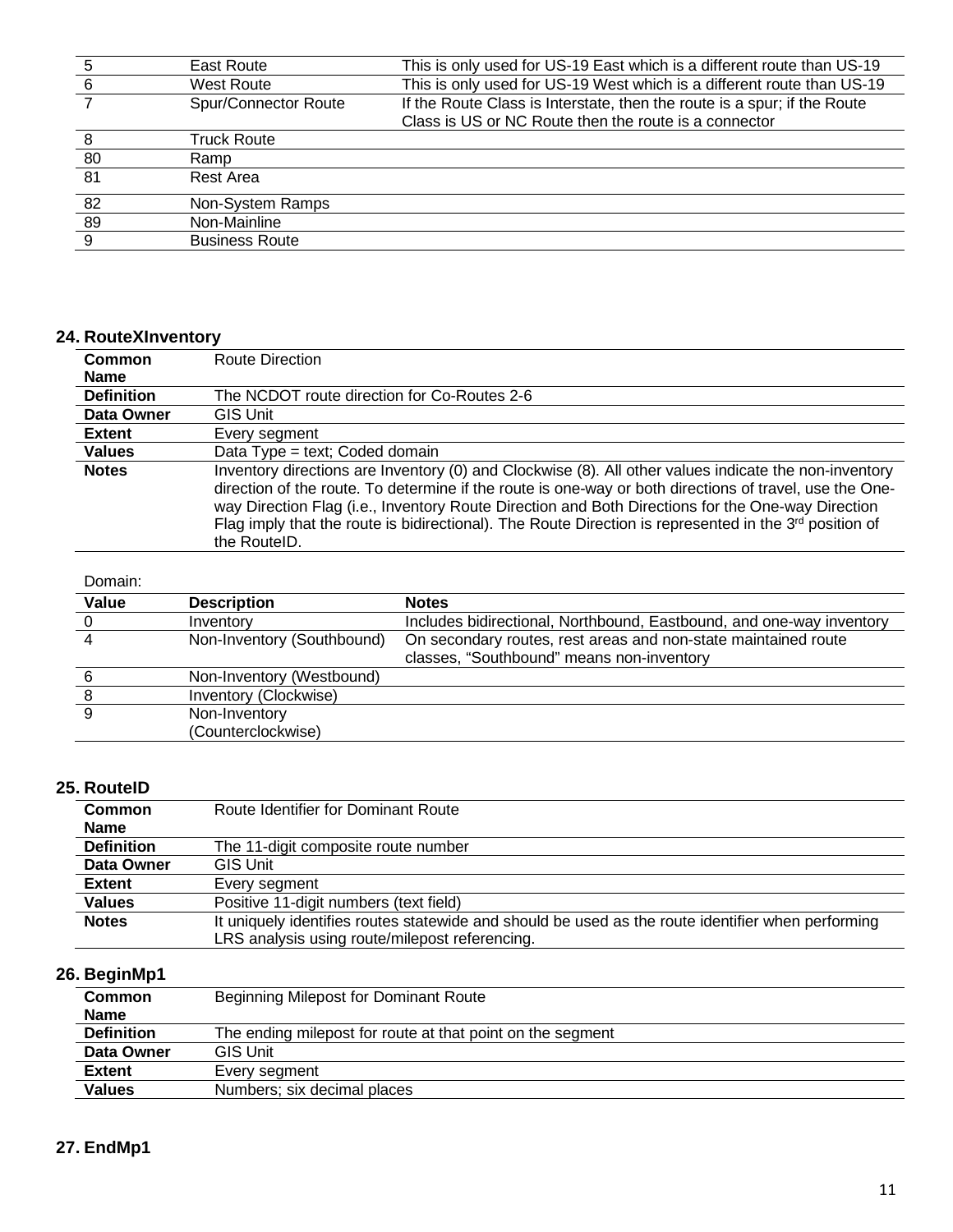| <b>Common</b>     | <b>Ending Milepost for Dominant Route</b>                  |
|-------------------|------------------------------------------------------------|
| <b>Name</b>       |                                                            |
| <b>Definition</b> | The ending milepost for route at that point on the segment |
| Data Owner        | <b>GIS Unit</b>                                            |
| Extent            | Every segment                                              |
| <b>Values</b>     | Numbers; six decimal places                                |

### **28. BeginFeatureID**

| <b>Common</b>     | Beginning Intersection Feature for Dominant Route                                                      |
|-------------------|--------------------------------------------------------------------------------------------------------|
| <b>Name</b>       |                                                                                                        |
| <b>Definition</b> | This field identifies the intersecting route (or county or route change or dead-end) for the beginning |
|                   | of the associated LRS segment.                                                                         |
| Data Owner        | <b>GIS Unit</b>                                                                                        |
| <b>Extent</b>     | Every segment                                                                                          |
| <b>Values</b>     | Data Type = text;                                                                                      |
| <b>Notes</b>      | Use with the Beginning Milepost field.                                                                 |
|                   |                                                                                                        |

#### **29. EndFeatureID**

| <b>Common</b><br><b>Name</b> | <b>Ending Intersection Feature For Dominant Route</b>                                                  |
|------------------------------|--------------------------------------------------------------------------------------------------------|
| <b>Definition</b>            | This field identifies the intersecting route (or county or route change or dead-end) for the ending of |
|                              | the associated LRS segment.                                                                            |
| Data Owner                   | <b>GIS Unit</b>                                                                                        |
| <b>Extent</b>                | Every segment                                                                                          |
| <b>Values</b>                | Data $Type = text;$                                                                                    |
| <b>Notes</b>                 | Use with the Ending Milepost field.                                                                    |

### **30. MaxMP1**

| .  .              |                                                  |
|-------------------|--------------------------------------------------|
| <b>Common</b>     | Maximum Milepost                                 |
| <b>Name</b>       |                                                  |
| <b>Definition</b> | The maximum milepost value of the dominant route |
| Data Owner        | <b>GIS Unit</b>                                  |
| <b>Extent</b>     | Every segment                                    |
| <b>Values</b>     | Positive numbers; six decimal places             |
| <b>Notes</b>      |                                                  |

### **31. RouteX**

| <b>Common</b>     | 11-Digit Route Number                  |
|-------------------|----------------------------------------|
| <b>Name</b>       |                                        |
| <b>Definition</b> | The 11-digit composite Co-Route number |
| Data Owner        | <b>GIS Unit</b>                        |
| <b>Extent</b>     | Every segment                          |
| <b>Values</b>     | Positive 11-digit numbers (text field) |

### **32. BeginMpX**

| ້                 |                                                               |
|-------------------|---------------------------------------------------------------|
| <b>Common</b>     | <b>Beginning Milepost</b>                                     |
| <b>Name</b>       |                                                               |
| <b>Definition</b> | The beginning milepost for route at that point on the segment |
| Data Owner        | <b>GIS Unit</b>                                               |
| <b>Extent</b>     | Every segment                                                 |
| Values            | Numbers; six decimal places                                   |

### **33. EndMpX**

| _ |  |
|---|--|
|   |  |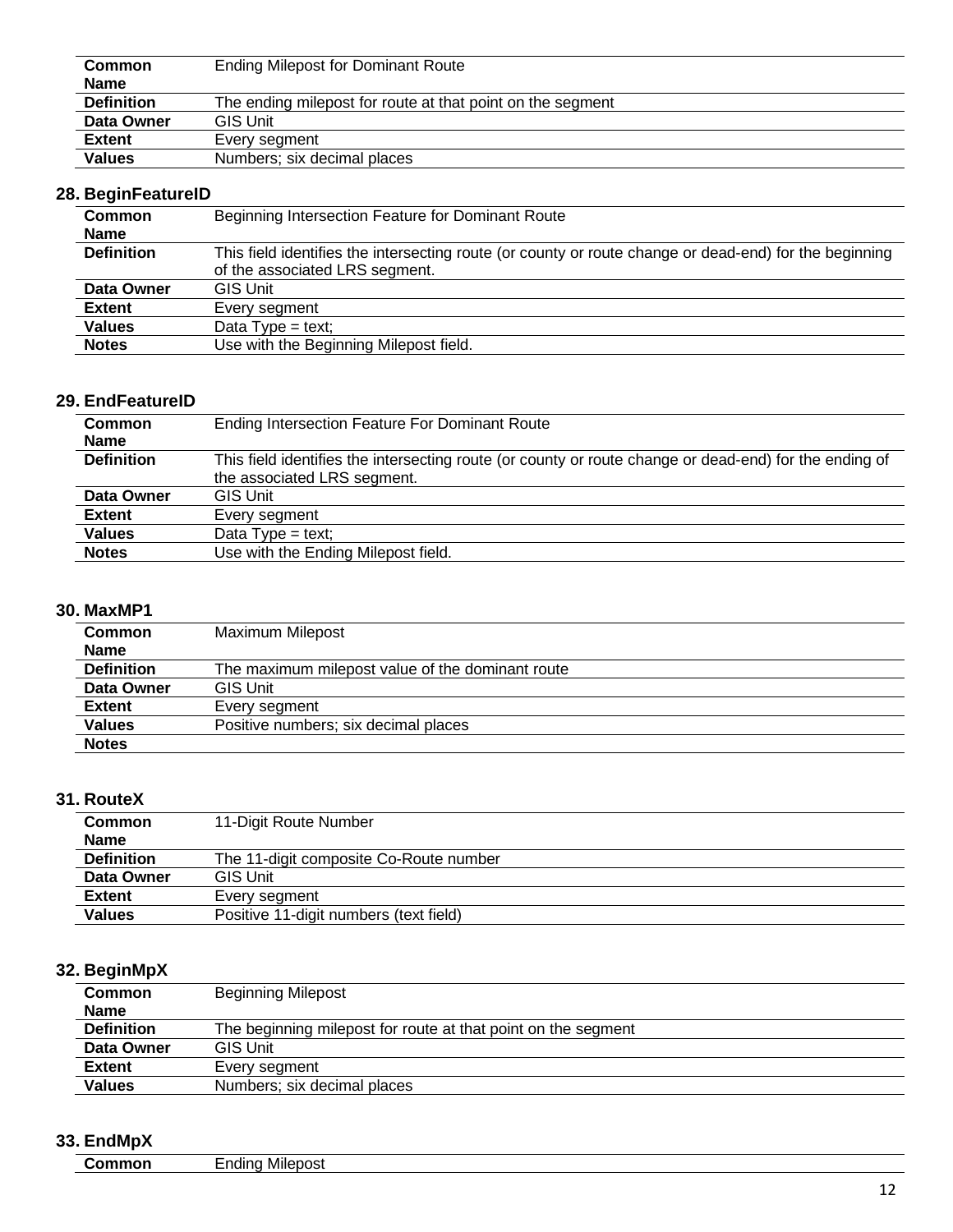| <b>Name</b>       |                                                            |
|-------------------|------------------------------------------------------------|
| <b>Definition</b> | The ending milepost for route at that point on the segment |
| Data Owner        | <b>GIS Unit</b>                                            |
| <b>Extent</b>     | Every segment                                              |
| <b>Values</b>     | Numbers; six decimal places                                |

### **34. Shape\_Length**

| <b>Common</b>     | Shape Length                                                                                       |  |
|-------------------|----------------------------------------------------------------------------------------------------|--|
| <b>Name</b>       |                                                                                                    |  |
| <b>Definition</b> | The two-dimensional length of the segment in feet                                                  |  |
| Data Owner        | <b>GIS Unit</b>                                                                                    |  |
| <b>Extent</b>     | Every segment                                                                                      |  |
| <b>Values</b>     | Positive numbers; six decimal places                                                               |  |
| <b>Notes</b>      | This field should not be used to determine the length of segments or routes. Instead the user      |  |
|                   | should create a field and calculate the values to be Ending Milepost minus Beginning Milepost. The |  |
|                   | official length is based on mileposts because they reflect three-dimensional measurements.         |  |

# **Removed Fields**

### **35. G1\_FtSeg\_Id**

| $-$               |                                                                                                                                                                                                                                                                                                                                                                                                                                                                                                                                                                                                                                                  |  |
|-------------------|--------------------------------------------------------------------------------------------------------------------------------------------------------------------------------------------------------------------------------------------------------------------------------------------------------------------------------------------------------------------------------------------------------------------------------------------------------------------------------------------------------------------------------------------------------------------------------------------------------------------------------------------------|--|
| Common            | G1_FtSeg_Id                                                                                                                                                                                                                                                                                                                                                                                                                                                                                                                                                                                                                                      |  |
| <b>Name</b>       |                                                                                                                                                                                                                                                                                                                                                                                                                                                                                                                                                                                                                                                  |  |
| <b>Definition</b> | Numbers assigned to LRS segments that can be used in Linear Referencing operations                                                                                                                                                                                                                                                                                                                                                                                                                                                                                                                                                               |  |
| Data Owner        | GIS Unit                                                                                                                                                                                                                                                                                                                                                                                                                                                                                                                                                                                                                                         |  |
| <b>Extent</b>     | Every Segment                                                                                                                                                                                                                                                                                                                                                                                                                                                                                                                                                                                                                                    |  |
| <b>Values</b>     | Positive and negative numbers                                                                                                                                                                                                                                                                                                                                                                                                                                                                                                                                                                                                                    |  |
| <b>Notes</b>      | A single G1 FTSEG may be made up of several individual segments. G1 FTSEGs are measured<br>from 0 (From Percent) to 1 (To Percent). G1 FTSEGs can be split at LRS segment breaks<br>(intersections, county boundaries, direction changes, historic changes and pseudo nodes) and can<br>also be split at event breaks (changes in one of the characteristics of the road). Segments that<br>have the same G1 FTSEG would have unique, non-overlapping From and To Percent measures.<br>G1 FTSEG is stable and does not change between publications. Should be used as the route<br>identifier when performing LRS analysis using G1 referencing. |  |

### **36. Beg\_G1Factor**

| Common            | <b>Beginning G1Factor</b>                                                                                                                                                                                   |
|-------------------|-------------------------------------------------------------------------------------------------------------------------------------------------------------------------------------------------------------|
| <b>Name</b>       |                                                                                                                                                                                                             |
| <b>Definition</b> | The length of every G1 FTSEG is normalized from $0 - 1$ (to indicate the percentage of the total<br>segment length). The Beg_G1Factor is the location along the Route ID where the event segment<br>begins. |
| Data Owner        | GIS Unit                                                                                                                                                                                                    |
| Extent            | Every Segment                                                                                                                                                                                               |
| <b>Values</b>     | Positive numbers; six decimal places                                                                                                                                                                        |
| <b>Notes</b>      | From Percent should be used when performing LRS analysis using G1 referencing as the To-<br>Measure field.                                                                                                  |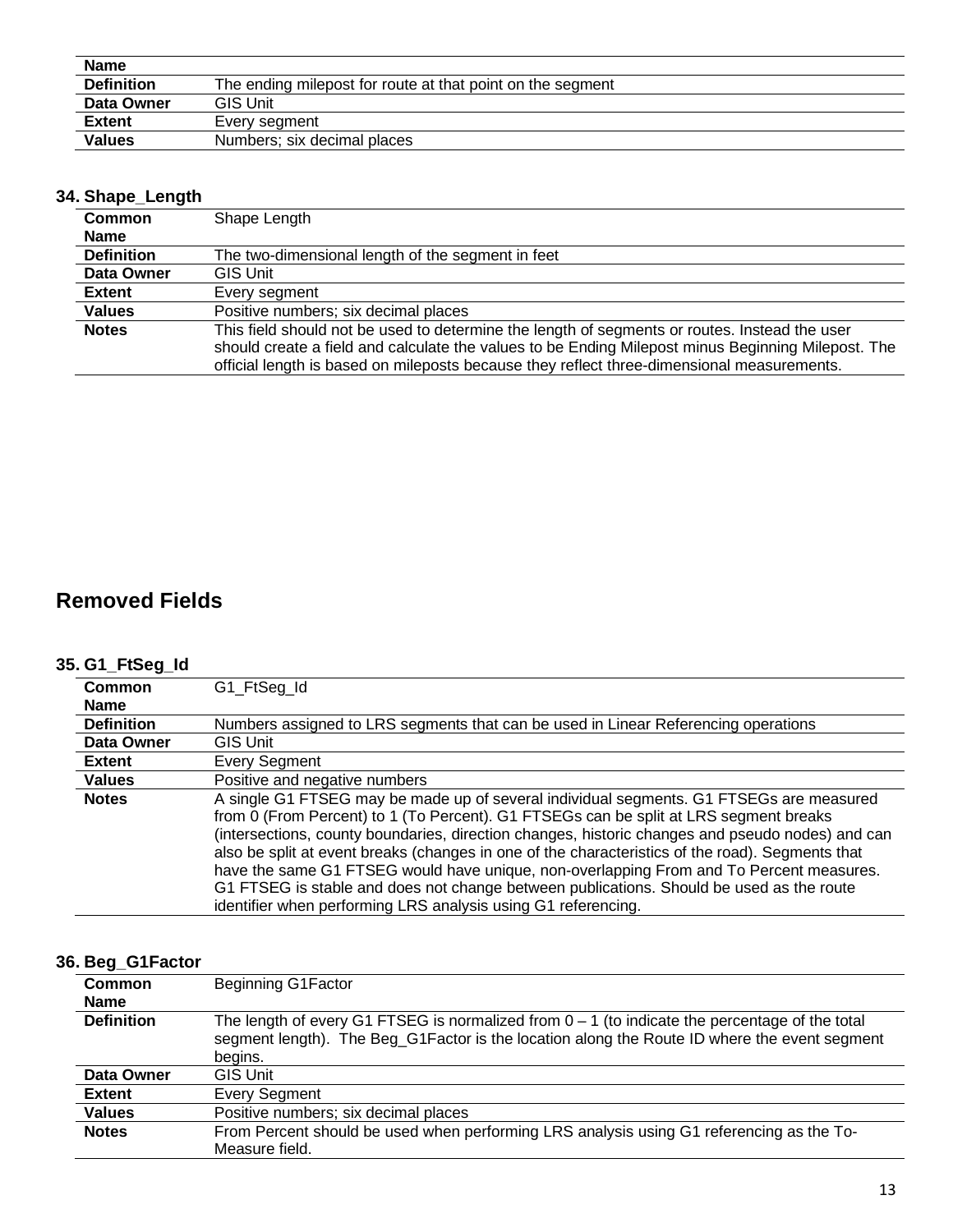### **37. End\_G1Factor**

| <b>Common</b>     | End Percent                                                                                  |
|-------------------|----------------------------------------------------------------------------------------------|
| <b>Name</b>       |                                                                                              |
| <b>Definition</b> | The location along the G1 FTSEG where the segment ends                                       |
| Data Owner        | <b>GIS Unit</b>                                                                              |
| <b>Extent</b>     | Every Segment                                                                                |
| <b>Values</b>     | Positive numbers; six decimal places                                                         |
| <b>Notes</b>      | A segment with a Beg_G1Factor value of 0 and a End_G1Factor value of 1 represents the entire |
|                   | G1 FTSEG; the segment has never been split by LRS or event changes. End G1Factor should be   |
|                   | used when performing LRS analysis using G1 referencing as the To-Measure field.              |

#### **38. FTSEG**

| <b>Common</b>     | <b>FTSEG</b>                 |
|-------------------|------------------------------|
| Name              |                              |
| <b>Definition</b> | Segments of a split G1_FTSEG |
| Data Owner        | <b>GIS Unit</b>              |
| <b>Extent</b>     | Where applicable             |
| <b>Values</b>     | Positive numbers             |
| <b>Notes</b>      |                              |

### **39. TMPRY\_FTSEG**

| <b>Common</b>     | <b>Temporary FTSEG</b>                        |
|-------------------|-----------------------------------------------|
| <b>Name</b>       |                                               |
| <b>Definition</b> | Segments of a split G1_FTSEG in holding layer |
| Data Owner        | <b>GIS Unit</b>                               |
| <b>Extent</b>     | Where applicable                              |
| <b>Values</b>     | Negative numbers                              |
| <b>Notes</b>      |                                               |

#### **40. Hold**

| <b>Common</b>     | Hold                                       |
|-------------------|--------------------------------------------|
| <b>Name</b>       |                                            |
| <b>Definition</b> | Working segments of a split G1 FTSEG       |
| Data Owner        | <b>GIS Unit</b>                            |
| <b>Extent</b>     | Where applicable                           |
| <b>Values</b>     | Positive and negative numbers; yes, no, na |
| <b>Notes</b>      |                                            |

#### **41. RTE\_X\_START**

| <b>Common</b>     | Route Start                                                                                  |
|-------------------|----------------------------------------------------------------------------------------------|
| <b>Name</b>       |                                                                                              |
| <b>Definition</b> | The beginning segment of the route                                                           |
| Data Owner        | <b>GIS Unit</b>                                                                              |
| <b>Extent</b>     | Every segment                                                                                |
| <b>Values</b>     | Coded domain                                                                                 |
| <b>Notes</b>      | Divided routes have a start in each direction. This field is used to create milepost values. |
|                   |                                                                                              |

| Value | <b>Description</b> | Notes                                               |  |
|-------|--------------------|-----------------------------------------------------|--|
|       | Not start          |                                                     |  |
|       | Start              |                                                     |  |
|       | NA                 | Indicates no co-route present (used for routes 2-6) |  |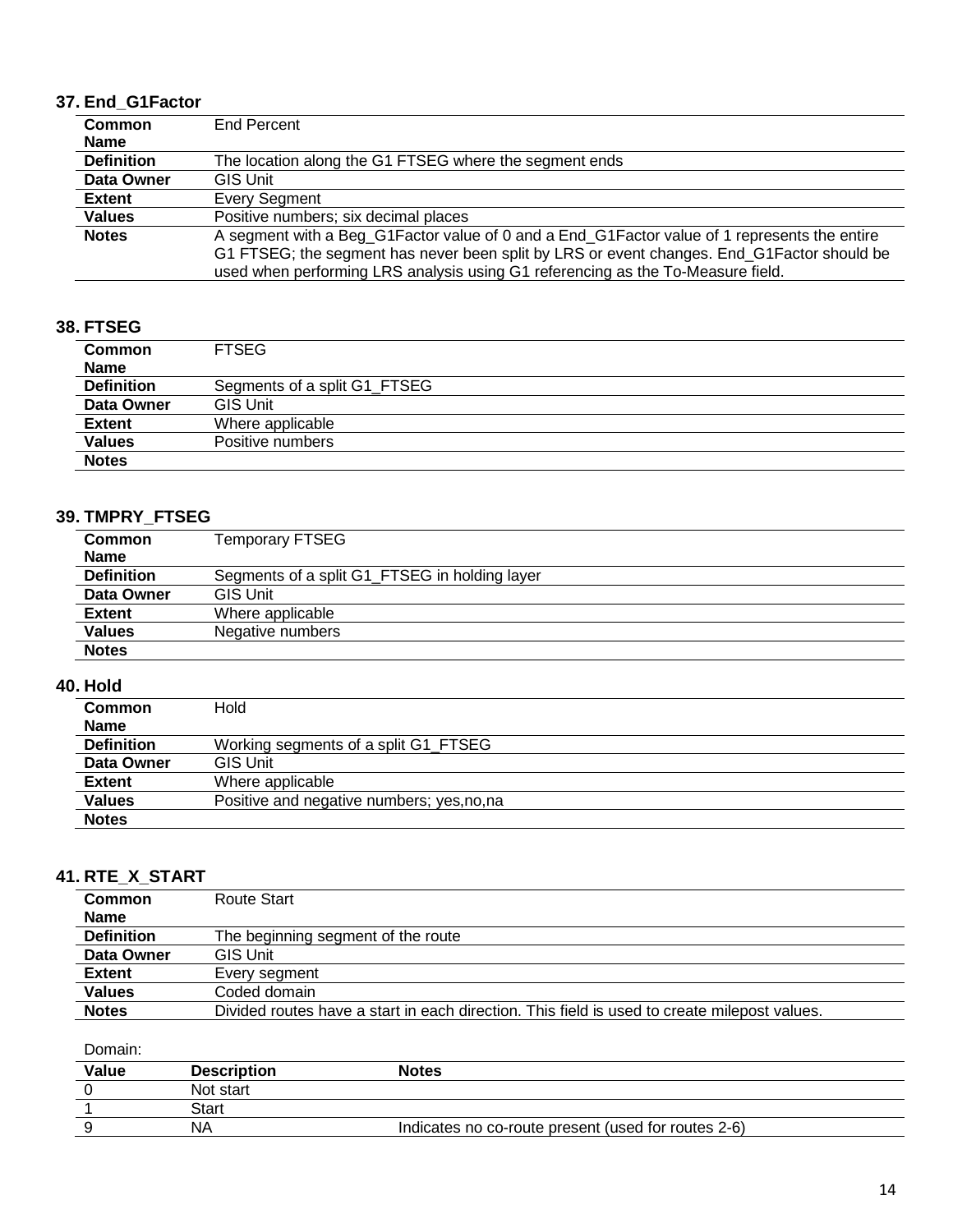### **42. RTE\_SUBCTGY\_CD**

| <b>Common</b>     | <b>Route Subcategory</b>                                                           |
|-------------------|------------------------------------------------------------------------------------|
| <b>Name</b>       |                                                                                    |
| <b>Definition</b> | A classification that can be used to symbolize roads                               |
| Data Owner        | <b>GIS Unit</b>                                                                    |
| <b>Extent</b>     | Every segment                                                                      |
| <b>Values</b>     | Coded domain                                                                       |
| <b>Notes</b>      | This field should not be used to determine route direction or the number of lanes. |

Domain:

| Value      | <b>Description</b>        | <b>Notes</b> |
|------------|---------------------------|--------------|
| 2L         | 2-Lane Undivided          |              |
| DCL        | <b>Divided Centerline</b> |              |
| 4L         | 4-Lane Undivided          |              |
| <b>SVR</b> | Service Road              |              |
| <b>RMP</b> | Ramp                      |              |
| <b>UNK</b> | Unknown                   |              |

### **43. RVRS\_ATRBT\_IND**

| Common<br>Name    | Reverse Segment Indicator                                                                                                                                                                                                                                                                       |
|-------------------|-------------------------------------------------------------------------------------------------------------------------------------------------------------------------------------------------------------------------------------------------------------------------------------------------|
| <b>Definition</b> | A flag that indicates whether the segment is facing in its original direction or if it has been<br>physically flipped                                                                                                                                                                           |
| Data Owner        | <b>GIS Unit</b>                                                                                                                                                                                                                                                                                 |
| Extent            | Every segment                                                                                                                                                                                                                                                                                   |
| <b>Values</b>     | Coded domain                                                                                                                                                                                                                                                                                    |
| <b>Notes</b>      | Segments that have been flipped since they were originally created are marked as "Yes." The<br>milepost values are opposite of the line orientation on flipped segments because the line direction<br>follows the G1 linear referencing method which does not change when a segment is flipped. |

Domain:

| Value | <b>Description</b> | <b>Notes</b>             |
|-------|--------------------|--------------------------|
|       | No                 | Segment is not flipped   |
|       | Yes                | Segment has been flipped |
|       | ΝA                 | Segment is not flipped   |

### **44. LOC\_2\_CNTY\_CD**

| <b>Common</b>     | <b>Location Two County</b>                                                       |
|-------------------|----------------------------------------------------------------------------------|
| <b>Name</b>       |                                                                                  |
| <b>Definition</b> | For roads that are on the county line, it is the adjacent county                 |
| Data Owner        | <b>GIS Unit</b>                                                                  |
| <b>Extent</b>     | Every segment                                                                    |
| <b>Values</b>     | Coded domain – see the metadata or contact the GIS Unit for a full list of codes |
| <b>Notes</b>      | Every value other than NA indicates that the road is on the county boundary.     |

#### **45. RTE\_TYP\_CD**

| <b>Common</b>     | Route Type Code                       |
|-------------------|---------------------------------------|
| <b>Name</b>       |                                       |
| <b>Definition</b> | Indicates the Route Type              |
| Data Owner        | <b>GIS Unit</b>                       |
| <b>Extent</b>     | Every seament                         |
| <b>Values</b>     | Text; Primary, Ramp, Secondary, Other |
| <b>Notes</b>      | Derived field                         |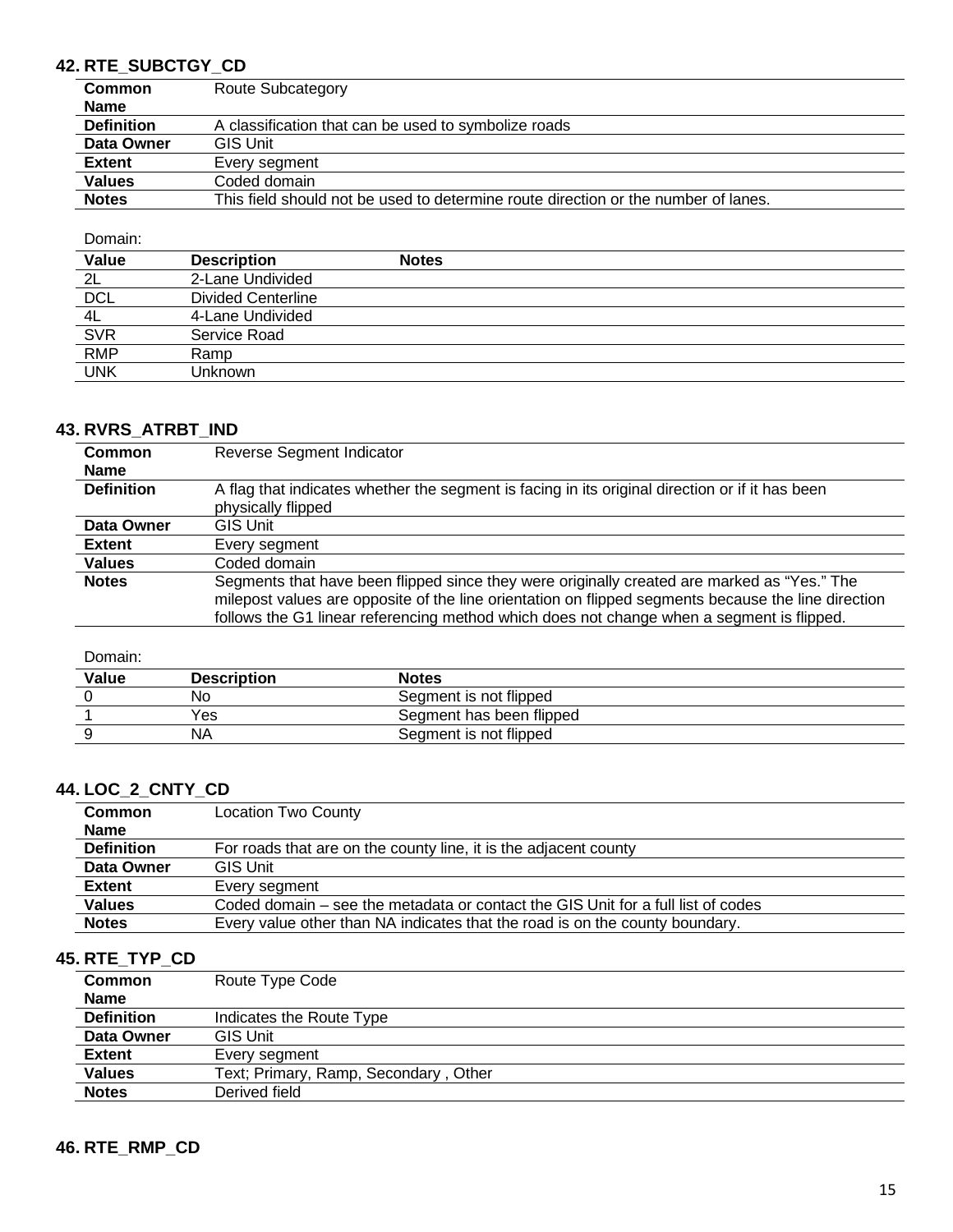| <b>Common</b>     | Ramp Routes                                                                                                                           |
|-------------------|---------------------------------------------------------------------------------------------------------------------------------------|
| <b>Name</b>       |                                                                                                                                       |
| <b>Definition</b> | A list of route classifications that the ramp connects to                                                                             |
| Data Owner        | <b>GIS Unit</b>                                                                                                                       |
| <b>Extent</b>     | Sparsely populated                                                                                                                    |
| <b>Values</b>     | Coded domain                                                                                                                          |
| <b>Notes</b>      | Applies to the entire ramp, not just that particular segment (ramps connect facilities and may be<br>comprised of multiple segments). |

Domain:

| Value                         | <b>Description</b>     | <b>Notes</b>                                                  |
|-------------------------------|------------------------|---------------------------------------------------------------|
|                               | Interstate             | Ramp connects to Interstates                                  |
| US                            | US                     | Ramp connects to US Routes                                    |
| <b>NC</b>                     | NC.                    | Ramp connects to NC Routes                                    |
| <b>SR</b>                     | SR.                    | Ramp connects to Secondary Routes                             |
| <b>1&amp;US</b>               | <b>I&amp;US</b>        | Ramp connects an Interstate and US Route                      |
| <b>I&amp;NC</b>               | 1&NC                   | Ramp connects an Interstate and NC Route                      |
| <b>I&amp;SR</b>               | 1&SR                   | Ramp connects an Interstate and Secondary Route               |
| US&NC                         | US&NC                  | Ramp connects a US Route and NC Route                         |
| US&SR                         | US&SR                  | Ramp connects a US Route and Secondary Route                  |
| NC&SR                         | NC&SR                  | Ramp connects an NC Route and Secondary Route                 |
| <b>I&amp;NC&amp;US&amp;SR</b> | I&NC&US&SR             | Ramp connects an Interstate, NC Route, US Route and Secondary |
|                               |                        | Route                                                         |
| <b>I&amp;NC&amp;US</b>        | <b>I&amp;NC&amp;US</b> | Ramp connects an Interstate, NC Route and US Route            |
| <b>I&amp;NC&amp;SR</b>        | <b>I&amp;NC&amp;SR</b> | Ramp connects an Interstate, NC Route and Secondary Route     |
| <b>I&amp;US&amp;SR</b>        | <b>I&amp;US&amp;SR</b> | Ramp connects an Interstate, US Route and Secondary Route     |
| <b>NONE</b>                   | Null                   | Data not populated                                            |

### **47. ArcID**

| Common            | ArcID                                                                                        |
|-------------------|----------------------------------------------------------------------------------------------|
| <b>Name</b>       |                                                                                              |
| <b>Definition</b> | Identifies road linework segments that can be edited.                                        |
| Data Owner        | <b>GIS Unit</b>                                                                              |
| <b>Extent</b>     | Where available                                                                              |
| <b>Values</b>     | GUID                                                                                         |
| <b>Notes</b>      | From and to endpoints corresponds to intersections at 'on system routes' and the current LRS |
|                   | ARCS network.                                                                                |

#### **48. Beg\_Node**

| $-$               |                                                     |
|-------------------|-----------------------------------------------------|
| <b>Common</b>     | <b>Beginning Node</b>                               |
| <b>Name</b>       |                                                     |
| <b>Definition</b> | Identifies a start point for the centerline segment |
| Data Owner        | <b>GIS Unit</b>                                     |
| <b>Extent</b>     | All segments                                        |
| <b>Values</b>     | Sequential Positive numbers for the dominant route  |
| <b>Notes</b>      |                                                     |

### **49. End\_Node**

| <b>Common</b>     | <b>Ending Node</b>                                 |
|-------------------|----------------------------------------------------|
| <b>Name</b>       |                                                    |
| <b>Definition</b> | Identifies end point for the centerline segment    |
| Data Owner        | <b>GIS Unit</b>                                    |
| <b>Extent</b>     | All segments                                       |
| <b>Values</b>     | Sequential Positive numbers for the dominant route |
| <b>Notes</b>      |                                                    |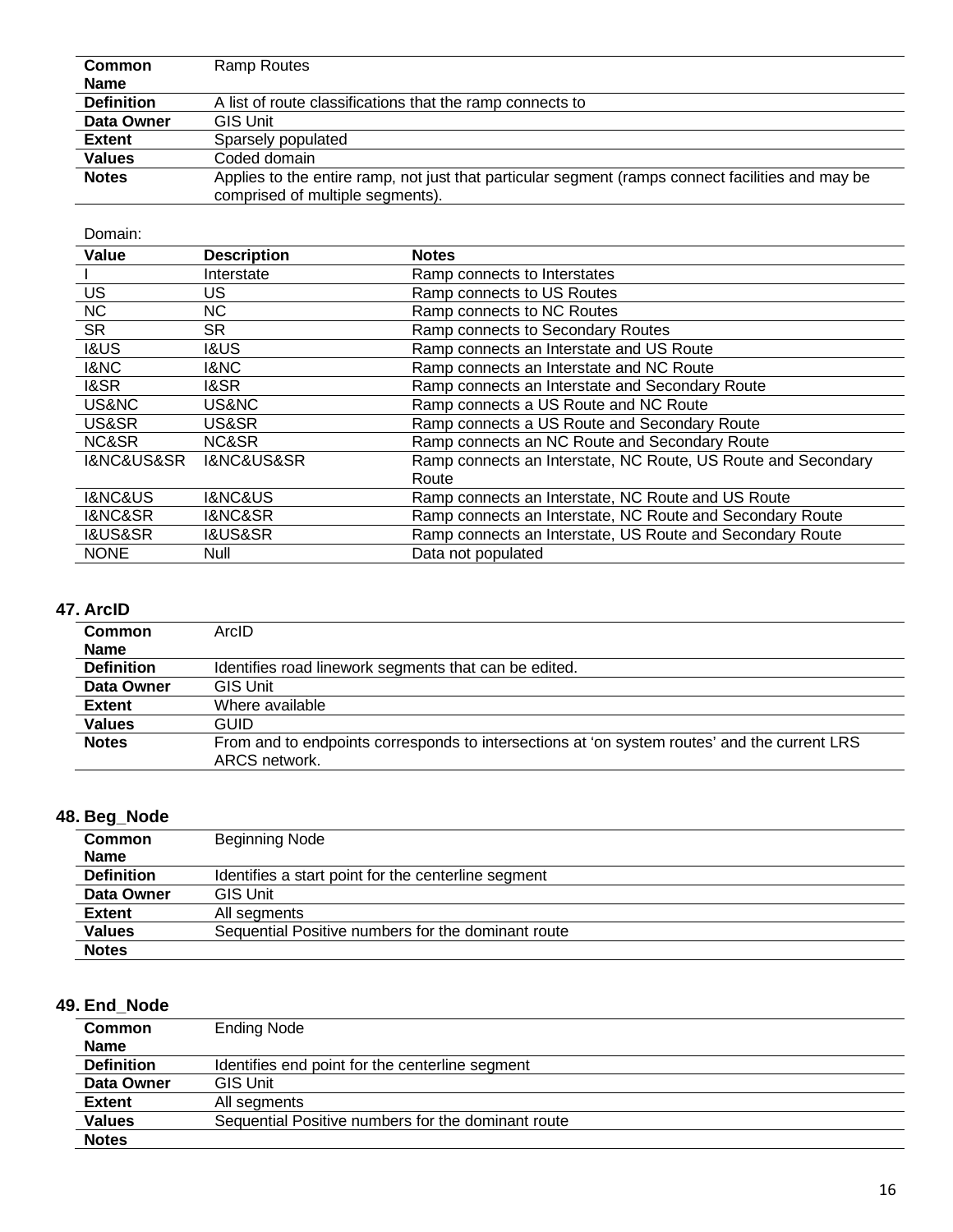### **50. ShieldType**

| <b>Common</b>     | Shield Type                                        |
|-------------------|----------------------------------------------------|
| <b>Name</b>       |                                                    |
| <b>Definition</b> | The type of highway shield used to label the route |
| Data Owner        | <b>GIS Unit</b>                                    |
| <b>Extent</b>     | Every segment                                      |
| <b>Values</b>     | Text                                               |

### **51. LupdADate**

| <b>Common</b>     | Last Attribute Update                                                                                                     |
|-------------------|---------------------------------------------------------------------------------------------------------------------------|
| <b>Name</b>       |                                                                                                                           |
| <b>Definition</b> | The date of the last LRS-attribute change (all of the fields listed before Route Name in this<br>document) to the segment |
| Data Owner        | <b>GIS Unit</b>                                                                                                           |
| <b>Extent</b>     | Every segment                                                                                                             |
| <b>Values</b>     | Dates                                                                                                                     |
| <b>Notes</b>      | The date 6/1/2006 indicates that the segment has not had an LRS-attribute edit since the LRS<br>went live in 2006.        |

### **52. LupdFDate**

| <b>Common</b>     | Last Feature Update                                                                                                                                                                                               |  |
|-------------------|-------------------------------------------------------------------------------------------------------------------------------------------------------------------------------------------------------------------|--|
| <b>Name</b>       |                                                                                                                                                                                                                   |  |
| <b>Definition</b> | The date of the last geometric change to the segment                                                                                                                                                              |  |
| Data Owner        | <b>GIS Unit</b>                                                                                                                                                                                                   |  |
| <b>Extent</b>     | Every segment                                                                                                                                                                                                     |  |
| <b>Values</b>     | Dates                                                                                                                                                                                                             |  |
| <b>Notes</b>      | The date reflects either the date that the feature was created or the last time it was modified. The<br>date 6/1/2006 indicates that the segment has not had a geometric edit since the LRS went live in<br>2006. |  |

### **53. TIER\_CD**

| <b>Common</b>     | Tier                                                                   |  |
|-------------------|------------------------------------------------------------------------|--|
| <b>Name</b>       |                                                                        |  |
| <b>Definition</b> | The North Carolina Multimodal Investment Network classification system |  |
| Data Owner        | <b>GIS Unit</b>                                                        |  |
| <b>Extent</b>     | Every segment                                                          |  |
| <b>Values</b>     | Coded domain                                                           |  |

Domain:

| Value     | <b>Description</b> | <b>Notes</b>                              |
|-----------|--------------------|-------------------------------------------|
| <b>SB</b> | SubRegional        | Facilities that serve localized movements |
|           | Regional           | Facilities that serve regional movements  |
|           | Statewide          | Facilities that serve statewide movements |
|           | <b>None</b>        | Used for non-system roads                 |

### **54. TIER\_SRC**

| .                            |                    |
|------------------------------|--------------------|
| <b>Common</b><br><b>Name</b> | <b>Tier Source</b> |
| <b>Definition</b>            |                    |
| Data Owner                   | <b>GIS Unit</b>    |
| <b>Extent</b>                | Where available    |
| <b>Values</b>                | Codes domain       |
|                              |                    |